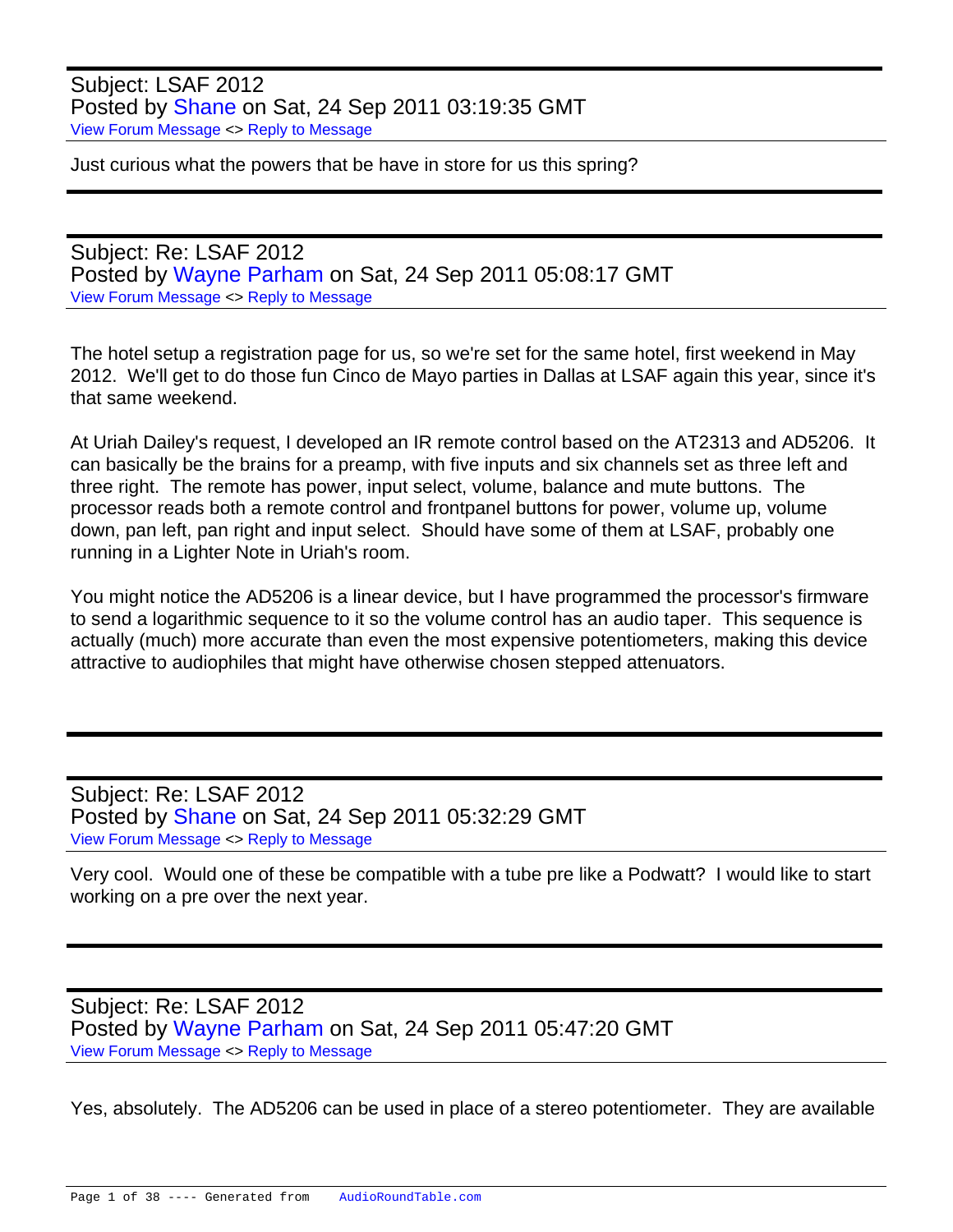The switch inputs are just make/break connections to ground. So a pushbutton toggles power, another pushbutton advances input selection from 1 - 5 each time it is pushed. Then there are buttons for volume up/down and balance left/right. Or you can leave the front panel blank, and just use the remote as the only way to control the preamp.

The outputs (besides the volume, which is a variable potentiometer) are all digital outputs, intended to drive a (mechanical or solid state) relay. Each control line sources a maximum of 40mA, but I'd suggest limiting that to 20mA. If more current is needed, just drive a small signal transistor or something, like a 2N2222. Drive the base, tie the emitter to ground and the collector to one side of a relay coil. Hook the other side of the relay coil to Vcc. Easy peasy. The available output pins are power, select1, select2, select3, select4 and select5. Those select lines select the channel, which would be hooked to a switching device (relay) through the AD5206 potentiometer. Lots of flexibility there to work with.

Subject: Re: LSAF 2012 Posted by [Shane](https://audioroundtable.com/forum/index.php?t=usrinfo&id=175) on Sat, 24 Sep 2011 06:17:07 GMT [View Forum Message](https://audioroundtable.com/forum/index.php?t=rview&th=17221&goto=69587#msg_69587) <> [Reply to Message](https://audioroundtable.com/forum/index.php?t=post&reply_to=69587)

So what might be an estimated cost to set something like this up?

Subject: Re: LSAF 2012 Posted by [Wayne Parham](https://audioroundtable.com/forum/index.php?t=usrinfo&id=5) on Sat, 24 Sep 2011 06:38:10 GMT [View Forum Message](https://audioroundtable.com/forum/index.php?t=rview&th=17221&goto=69588#msg_69588) <> [Reply to Message](https://audioroundtable.com/forum/index.php?t=post&reply_to=69588)

It's not expensive. The remote control itself is a generic universal - just get any one you like. I prefer those that have the up/down and left/right buttons prominent, as opposed to the remotes that have vertically arrayed channel up/down and volume up/down. But any of them will work. Then there's the control board. I'd say by the time the boards are etched and deals are struck, it's probably going to be less than a hundred bucks for the completed control board.

Having said that, it's all still preliminary. The design is done, prototype is working. I can burn chips right now, and can probably have boards etched in less than a month. But I do need to figure out pricing and delivery model. I don't know if I'll make them available directly or just through OEMs. I have plenty of friends in the business that manufacture amps, preamps and kits, so it might make sense to make it available to them, and let them brand them and resell them. I need to work through all that first. Still, by LSAF, the business side should all be worked out.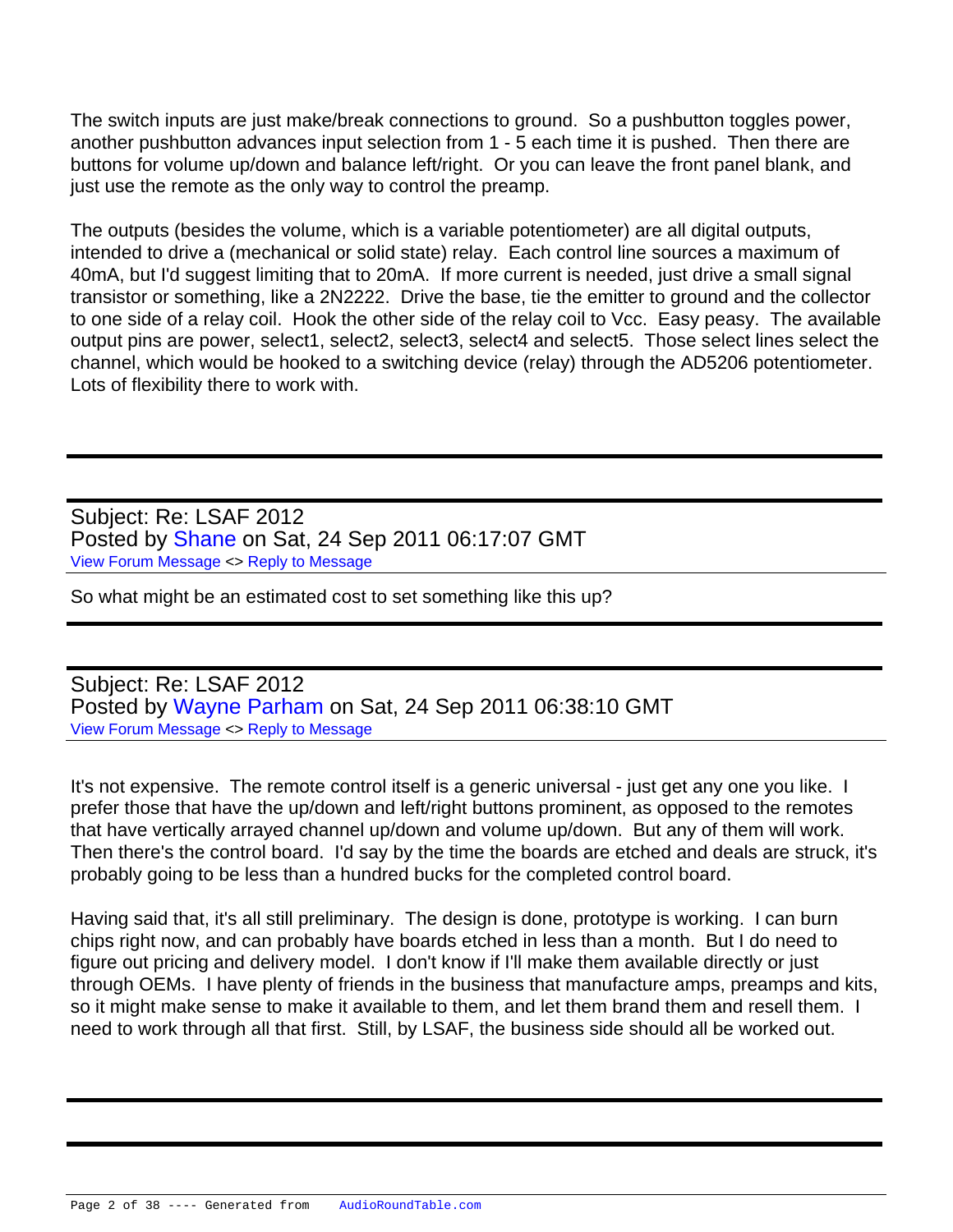Subject: Re: LSAF 2012 Posted by [gofar99](https://audioroundtable.com/forum/index.php?t=usrinfo&id=3806) on Wed, 28 Sep 2011 03:11:28 GMT [View Forum Message](https://audioroundtable.com/forum/index.php?t=rview&th=17221&goto=69631#msg_69631) <> [Reply to Message](https://audioroundtable.com/forum/index.php?t=post&reply_to=69631)

Hi Wayne, If I can work it I plan on bringing a pair of Martin Logan Vistas this year. They really shine with Oddwatts. By May we should have the final versions of the KT120 mono blocks as well as the all valve phono preamp. If not prototypes for sure. If you care to bring along an spare sub woofer, we would be happy to find a way to drive it. I expect to do both vinyl and CD especially since I will have my re-tipped (ruby cantilever ) Dynavector back from Soundsmith by then.

Perhaps some other cool things . may find there way to LSAF by May, lots are in the oven.

Like I mentioned in the the off line emails... keep me in mind on the remotes. They should be applicable to some of the kits.

Subject: Re: LSAF 2012 Posted by [gofar99](https://audioroundtable.com/forum/index.php?t=usrinfo&id=3806) on Wed, 09 Nov 2011 20:29:14 GMT [View Forum Message](https://audioroundtable.com/forum/index.php?t=rview&th=17221&goto=70080#msg_70080) <> [Reply to Message](https://audioroundtable.com/forum/index.php?t=post&reply_to=70080)

Hi Everyone, I have a prototype of the wireless preamp mentioned in the earlier posts (passive version only) and will bring it. Also to get the juices flowing we (Oddwatt) are planning on giving away a number of things this year. Initial plans include an "Alpha" amp, "T" Shirts and what ever else we think might be cool. It is a definite that the Series I KT120s will be there, the Martin Logan ESLs about 90% for sure, new phono preamp with my modded Dual 701 TT and the ruby re-tipped by Sound Smith Dynavector 10X5. Lots of other stuff as well including the new version of the Poddwatt and "Retro" Oddblocks (I really love mine - all octal tubes).

Subject: Re: LSAF 2012 Posted by [Wayne Parham](https://audioroundtable.com/forum/index.php?t=usrinfo&id=5) on Wed, 09 Nov 2011 22:57:51 GMT [View Forum Message](https://audioroundtable.com/forum/index.php?t=rview&th=17221&goto=70082#msg_70082) <> [Reply to Message](https://audioroundtable.com/forum/index.php?t=post&reply_to=70082)

Sounds like a great lineup, Bruce! And I'm really glad that RDAC remote control module is working out for you. I'm excited to see and hear your new gear!

Subject: Re: LSAF 2012 Posted by [AudioFred](https://audioroundtable.com/forum/index.php?t=usrinfo&id=3429) on Wed, 21 Dec 2011 12:04:02 GMT [View Forum Message](https://audioroundtable.com/forum/index.php?t=rview&th=17221&goto=70538#msg_70538) <> [Reply to Message](https://audioroundtable.com/forum/index.php?t=post&reply_to=70538)

I believe I've decided what I'll bring to the AudioFred DIY room for the 2012 LSAF. I haven't built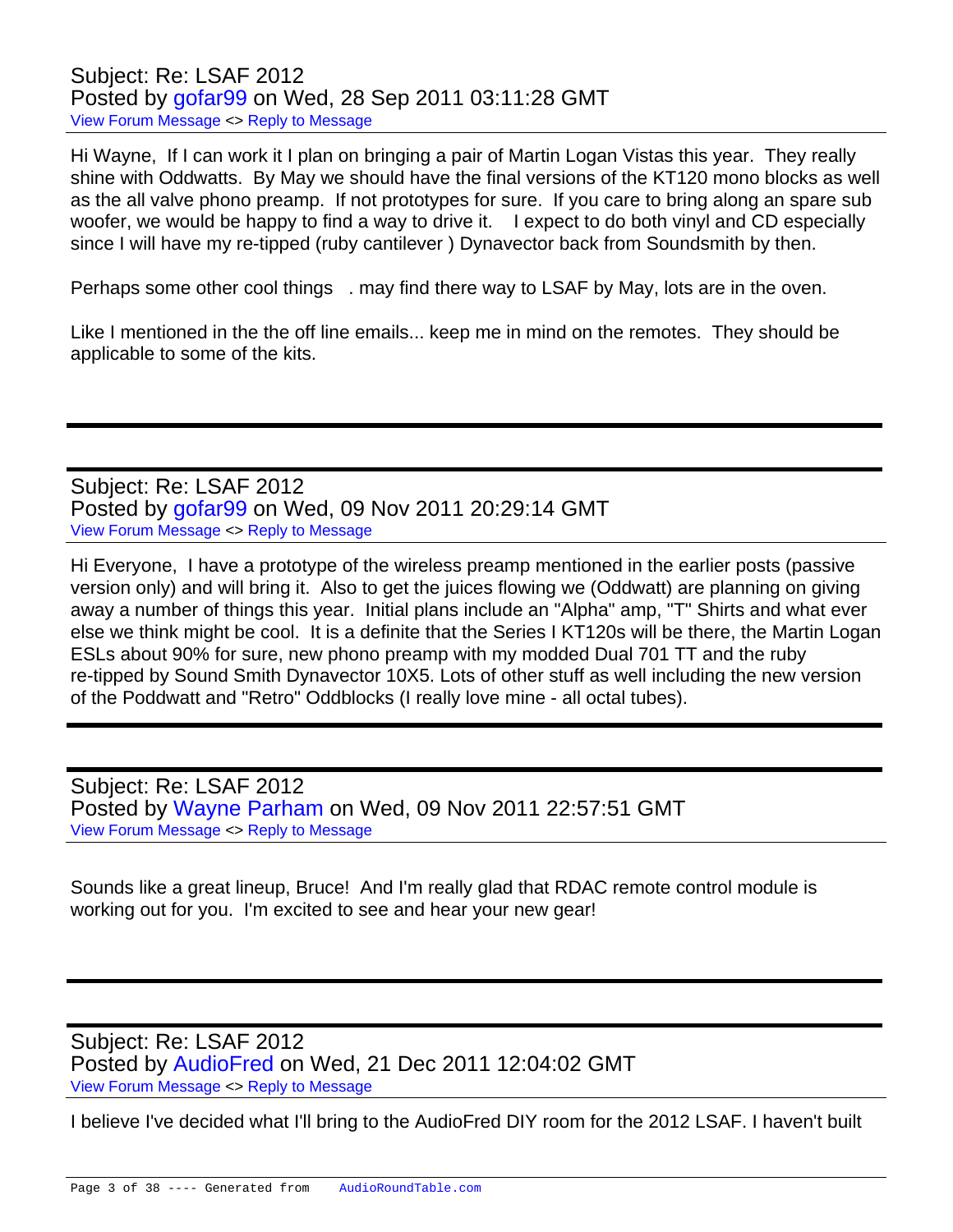any single driver full range speakers in some time, and I've ordered a pair of Mark Audio Alpair 10.2 full range drivers, which I plan to use in Jim Griffin's MLTL design, built out of Baltic birch plywood.

After a first listen I'll have to decide whether to add a baffles step compensation network. I prefer most single drivers with this, but it's upsetting to see the purists running from the room with their hands covering their ears repeating over and over again "must remain pure, must remain pure..."

http://homepage.mac.com/tlinespeakers/FAL/downloads/Griffin-A10-MLTL-030611.pdf

File Attachments 1) [alpair-10-grey.jpg,](https://audioroundtable.com/forum/index.php?t=getfile&id=656) downloaded 11089 times

Subject: Re: LSAF 2012 Posted by [Wayne Parham](https://audioroundtable.com/forum/index.php?t=usrinfo&id=5) on Wed, 21 Dec 2011 16:00:09 GMT [View Forum Message](https://audioroundtable.com/forum/index.php?t=rview&th=17221&goto=70543#msg_70543) <> [Reply to Message](https://audioroundtable.com/forum/index.php?t=post&reply_to=70543)

That's awesome, Fred. You make more speakers - and more variety of types - than anyone else I know. You're like the Galloping Gourmet of loudspeaker DIYers, and I think that's really cool. I appreciate that you take the time to share your creations with us. Truly, Fred.

Not to be all mushy, but it is the holidays. I want to thank you very much.

Subject: Re: LSAF 2012 Posted by [beun](https://audioroundtable.com/forum/index.php?t=usrinfo&id=3467) on Sat, 24 Dec 2011 18:40:46 GMT [View Forum Message](https://audioroundtable.com/forum/index.php?t=rview&th=17221&goto=70619#msg_70619) <> [Reply to Message](https://audioroundtable.com/forum/index.php?t=post&reply_to=70619)

I just made the reservation. I am planning to bring an updated version of the large blue ESL-1 electrostatic speakers with me and a new direct drive high-voltage amplifier. I have the simulations running and they look good. Next up is the board layout.

Subject: Re: LSAF 2012 Posted by [admin](https://audioroundtable.com/forum/index.php?t=usrinfo&id=2) on Wed, 15 Feb 2012 03:29:01 GMT [View Forum Message](https://audioroundtable.com/forum/index.php?t=rview&th=17221&goto=71365#msg_71365) <> [Reply to Message](https://audioroundtable.com/forum/index.php?t=post&reply_to=71365)

We've changed the look of the LSAF website just a bit by adding a slide show, so have a look. If you've ever setup a room at LSAF, you'll probably see at least one photo of your gear. Also, Steven Solazzo (Stereo Clarity) has taken on some valuable duties, such as writing a newsletter,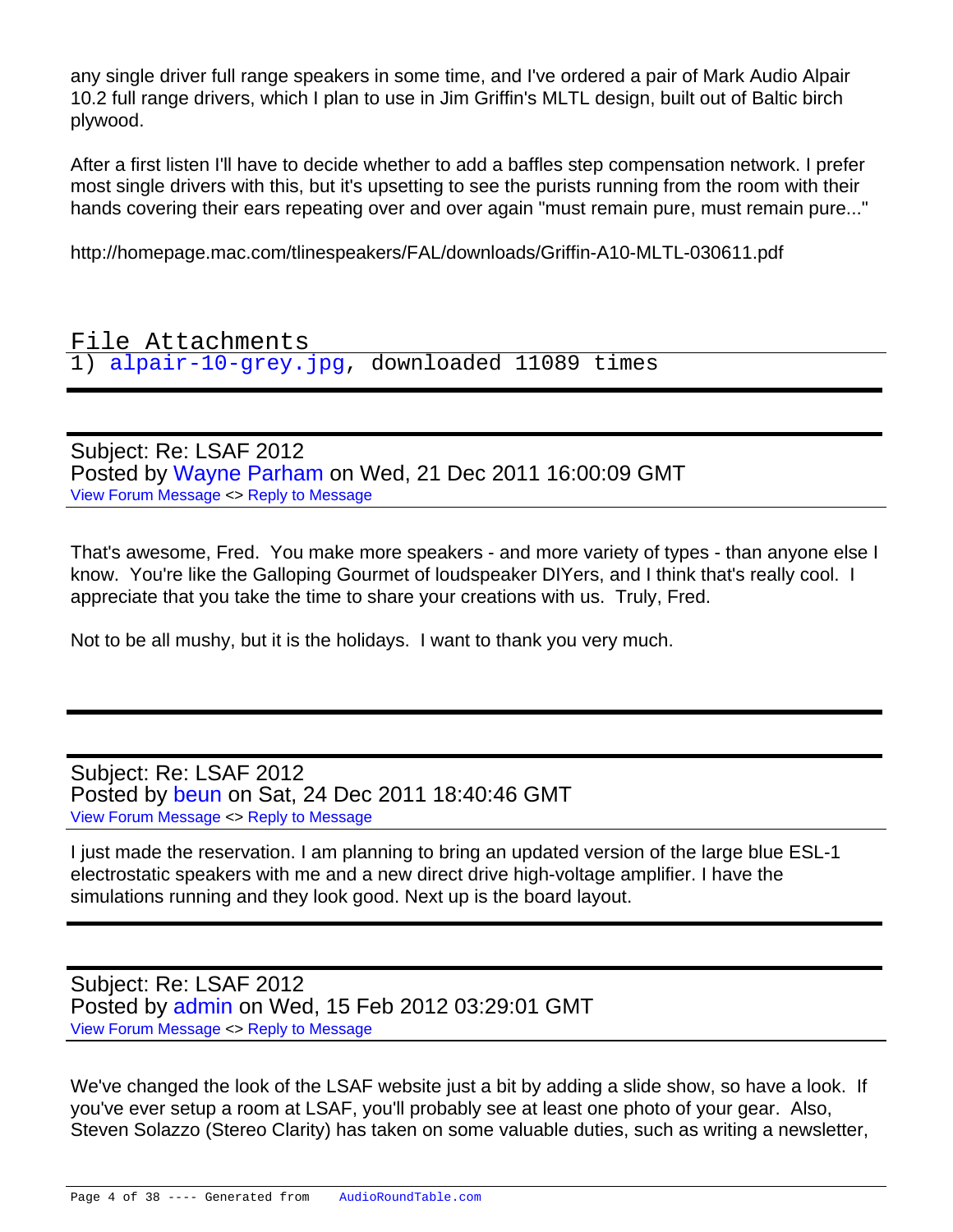Subject: Re: LSAF 2012 Posted by [gofar99](https://audioroundtable.com/forum/index.php?t=usrinfo&id=3806) on Wed, 15 Feb 2012 22:24:16 GMT [View Forum Message](https://audioroundtable.com/forum/index.php?t=rview&th=17221&goto=71372#msg_71372) <> [Reply to Message](https://audioroundtable.com/forum/index.php?t=post&reply_to=71372)

Hi, What's the link to the LSAF registration? We (Oddwatt Audio) will have a bunch of new stuff there. I already have a pair of the pre-production KT120 Oddblocks. They are quite special. Extremely clean sounding and as you might guess rather powerful. The still in prototype stage phono preamps both MM and MC will be there as well as a fully integrated remote control preamp to make everything work together. The series 2 Poddwatts and Forewatts and lots of other stuff. We be doing vinyl and CD/DVD. Speakers are expected to be Martin Logan ESLs. Lots of fun. Looking forward to seeing you all again.

Subject: Re: LSAF 2012 Posted by [Wayne Parham](https://audioroundtable.com/forum/index.php?t=usrinfo&id=5) on Wed, 15 Feb 2012 22:47:25 GMT [View Forum Message](https://audioroundtable.com/forum/index.php?t=rview&th=17221&goto=71373#msg_71373) <> [Reply to Message](https://audioroundtable.com/forum/index.php?t=post&reply_to=71373)

There's a Registration link on the LSAF website. It's the one that has a photo of the hotel. Takes you here:

http://LoneStarAudioFest.com/registration.html

That page has a few more pics of the hotel and a phone number if you want to call in the reservation. Just be sure to tell 'em you want a room at LSAF 2012, so you're grouped together with everybody.

There's also a link to a registration page that Embassy Suites maintains, if you want to register online. The direct link is here:

http://EmbassySuites.Hilton.com/en/es/groups/personalized/D/DALTXES-LSA-20120504/

Subject: Re: LSAF 2012 Posted by [gofar99](https://audioroundtable.com/forum/index.php?t=usrinfo&id=3806) on Mon, 20 Feb 2012 16:25:44 GMT [View Forum Message](https://audioroundtable.com/forum/index.php?t=rview&th=17221&goto=71427#msg_71427) <> [Reply to Message](https://audioroundtable.com/forum/index.php?t=post&reply_to=71427)

Hi, We are registered now. Is someone going to start a list of who is coming?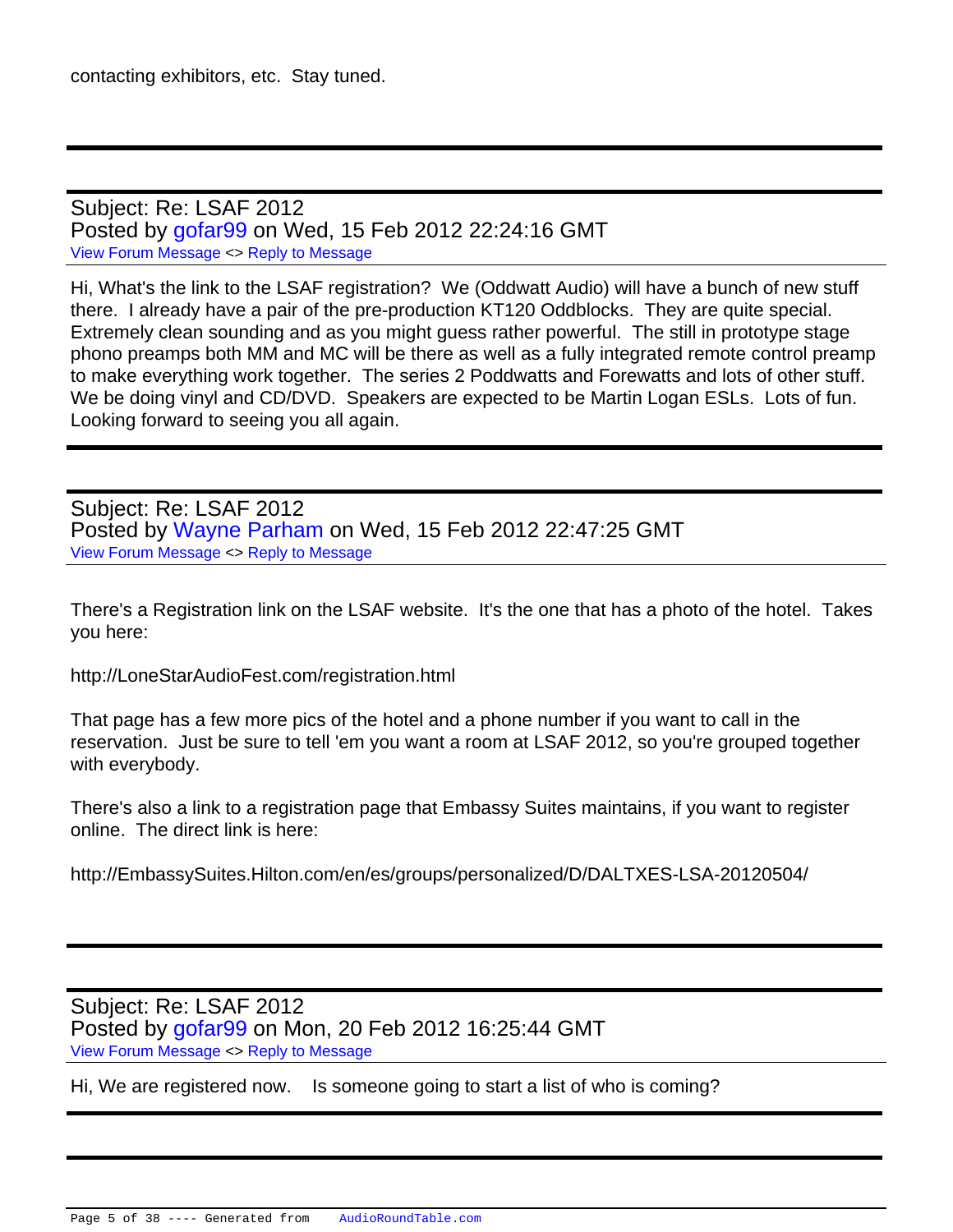## Subject: Re: LSAF 2012 Posted by [Wayne Parham](https://audioroundtable.com/forum/index.php?t=usrinfo&id=5) on Mon, 20 Feb 2012 19:22:20 GMT [View Forum Message](https://audioroundtable.com/forum/index.php?t=rview&th=17221&goto=71431#msg_71431) <> [Reply to Message](https://audioroundtable.com/forum/index.php?t=post&reply_to=71431)

We don't usually know who all will be there until pretty close to the show. But I can remember getting word from probably about a dozen who've already booked their rooms. Off the top of my head, that list includes:

Stereo Clarity OddWatt Audio Pi Speakers Brad Baker Fred Thompson Paolo Audio BuildAnAmp.comI haven't spoken to Duke (AudioKinesis) about it, but I would assume he'll be there. Same with Scott at Found Music and John at Manzanita Audio. I don't know about Bob at Affirm Audio or Jeff and Dave of MyEmia, but they were talking about doing the show. Dave Slagle said he could get coverage at EnjoyTheMusic.com. Speaking of that, Albert Porter said he'll cover the show for Positive Feedback.com. He has been there several years past, but somehow PFO fell out last year so we wanted to see if he'd do it this year or not. He said he

Subject: Re: LSAF 2012 Posted by [CAspeakerman](https://audioroundtable.com/forum/index.php?t=usrinfo&id=3541) on Wed, 22 Feb 2012 02:20:32 GMT [View Forum Message](https://audioroundtable.com/forum/index.php?t=rview&th=17221&goto=71456#msg_71456) <> [Reply to Message](https://audioroundtable.com/forum/index.php?t=post&reply_to=71456)

Hello All.

would.

Registered and ready to go! Will bring 3 different OB projects. A reprise of the improved HE, the mighty 18" Big Boy coax and the giant killer low buck Ultra.

Will be using SET and SEP power. Looking foward to seeing many old friends and new faces!

See you at the show!

John

Subject: Re: LSAF 2012 Posted by [AudioFred](https://audioroundtable.com/forum/index.php?t=usrinfo&id=3429) on Thu, 23 Feb 2012 11:53:15 GMT [View Forum Message](https://audioroundtable.com/forum/index.php?t=rview&th=17221&goto=71481#msg_71481) <> [Reply to Message](https://audioroundtable.com/forum/index.php?t=post&reply_to=71481)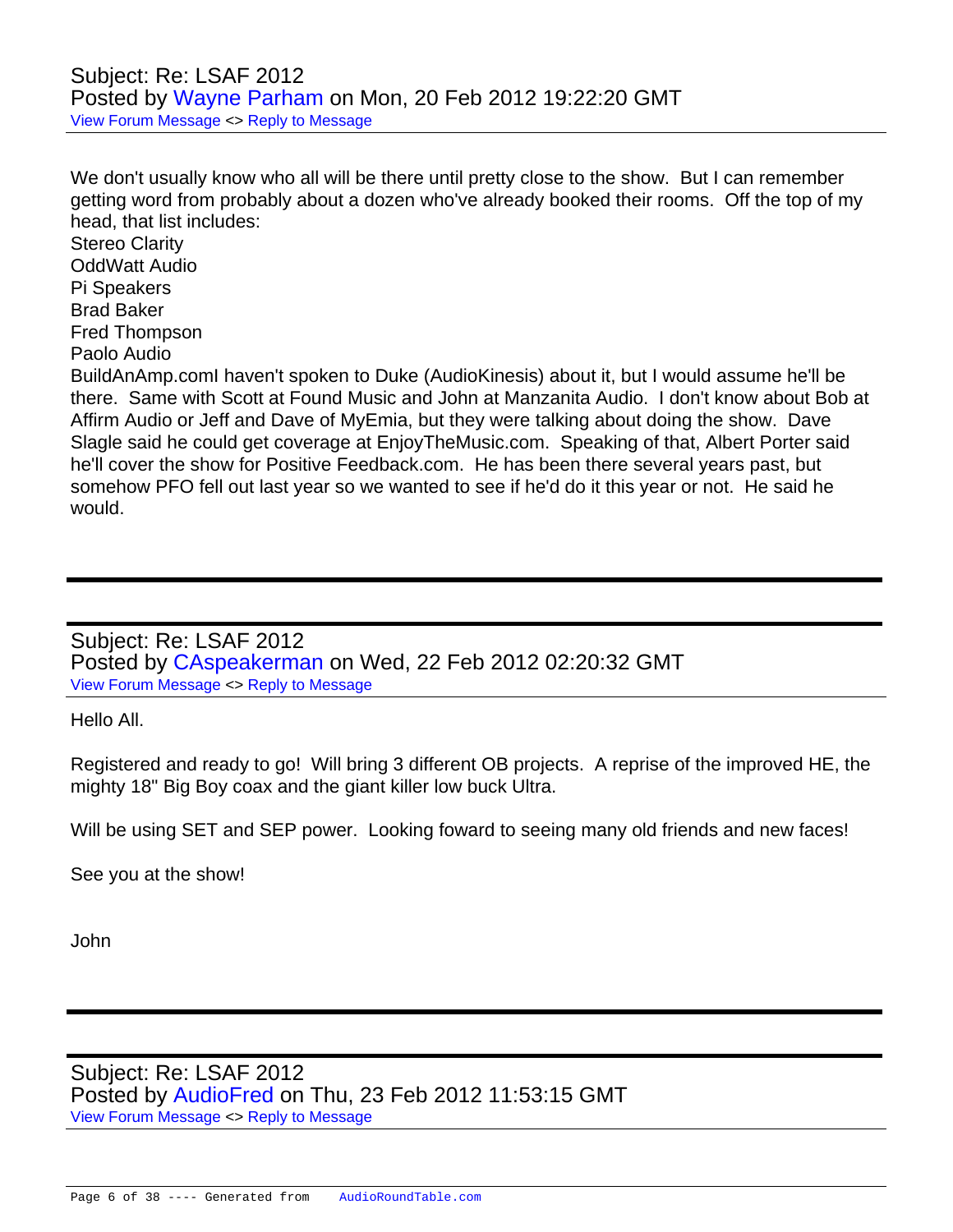I'll be using these with tube amplification at the 2012 LSAF.

File Attachments

1) [MarkaudioA10.jpg,](https://audioroundtable.com/forum/index.php?t=getfile&id=723) downloaded 4813 times

Subject: Re: LSAF 2012 Posted by [gofar99](https://audioroundtable.com/forum/index.php?t=usrinfo&id=3806) on Thu, 23 Feb 2012 20:12:06 GMT [View Forum Message](https://audioroundtable.com/forum/index.php?t=rview&th=17221&goto=71492#msg_71492) <> [Reply to Message](https://audioroundtable.com/forum/index.php?t=post&reply_to=71492)

Hi, Cool what is the sensitivity?

Subject: Re: LSAF 2012 Posted by [AudioFred](https://audioroundtable.com/forum/index.php?t=usrinfo&id=3429) on Thu, 23 Feb 2012 21:56:08 GMT [View Forum Message](https://audioroundtable.com/forum/index.php?t=rview&th=17221&goto=71497#msg_71497) <> [Reply to Message](https://audioroundtable.com/forum/index.php?t=post&reply_to=71497)

gofar99 wrote on Thu, 23 February 2012 14:12Hi, Cool what is the sensitivity?

The Mark Audio Alpair 10 driver is advertised as an 87dB sensitivity driver. In my relatively small listening room (about the size of the rooms at the LSAF) it plays satisfyingly loud with a 3.5 watt 2A3 amp. Bob Brines has developed a similar MLTL enclosure for the Alpair 10 driver, and he suggests about 20-30w/ch for adequate headroom.

http://brinesacoustics.com/Pages/M10-A10/Main.html

Subject: Re: LSAF 2012 Posted by [Danny Richie](https://audioroundtable.com/forum/index.php?t=usrinfo&id=1500) on Sun, 26 Feb 2012 23:38:20 GMT [View Forum Message](https://audioroundtable.com/forum/index.php?t=rview&th=17221&goto=71541#msg_71541) <> [Reply to Message](https://audioroundtable.com/forum/index.php?t=post&reply_to=71541)

Hey guys,

I just wanted to let everyone know that we are planning on being there for this years show.

I am sorry that myself and all my colleges weren't able to make it last year, but our good friend Gary Dodd was not doing well last year with life threatening health issues, and it just wouldn't have felt right to be there showing without him.

Gary is good now. So full force again this year.

I think I will have some really cool new products there for this year. Dodd Audio will have some new products too.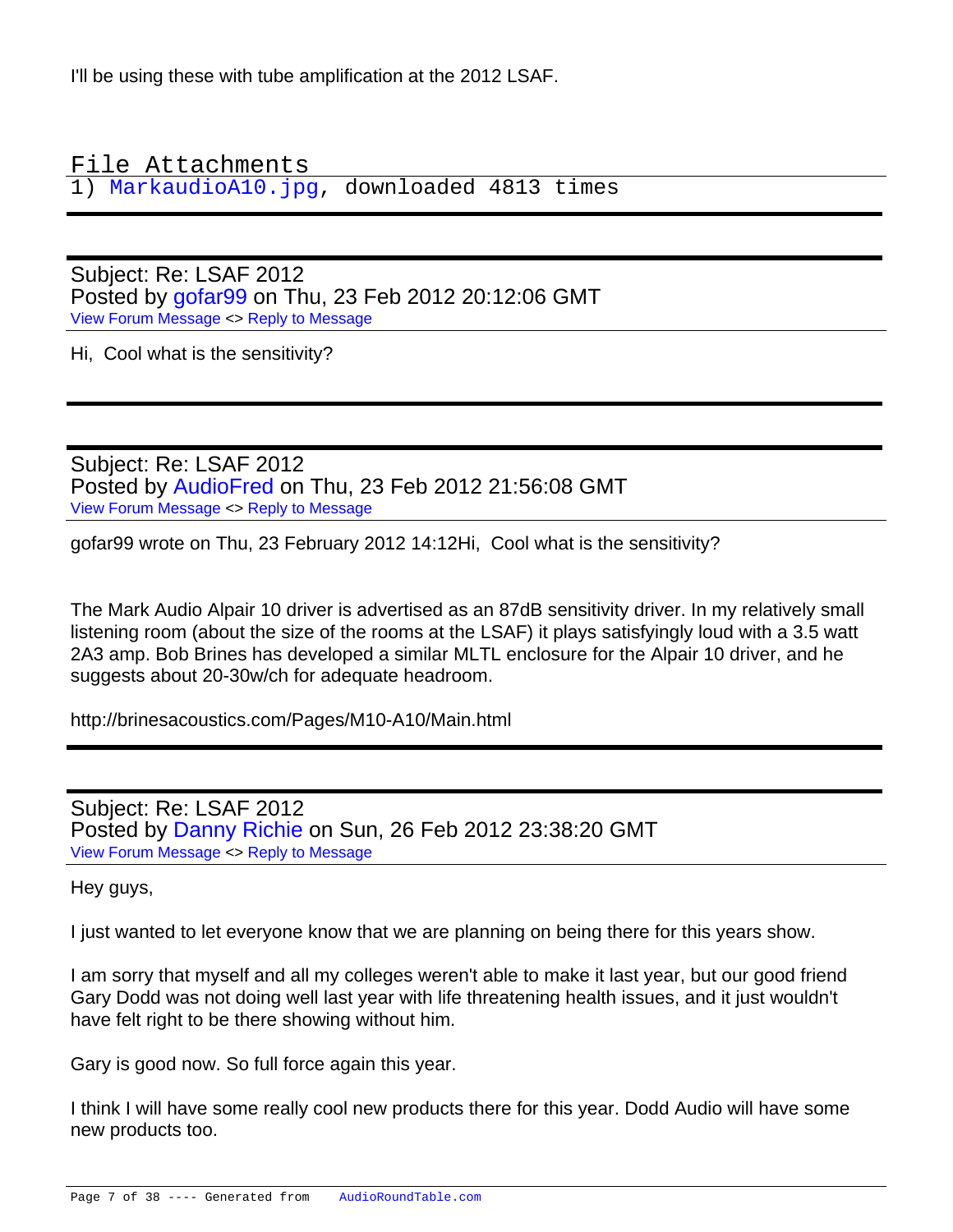I'll also try to really get behind this show and try drive people to come. So it will be discussed in my forum at Audio Circle leading up to show time with pics information of new products etc.

I hope to see many people there.

Subject: Re: LSAF 2012 Posted by [AudioFred](https://audioroundtable.com/forum/index.php?t=usrinfo&id=3429) on Fri, 02 Mar 2012 16:13:58 GMT [View Forum Message](https://audioroundtable.com/forum/index.php?t=rview&th=17221&goto=71635#msg_71635) <> [Reply to Message](https://audioroundtable.com/forum/index.php?t=post&reply_to=71635)

Danny Richie wrote on Sun, 26 February 2012 17:38Hey guys,

I just wanted to let everyone know that we are planning on being there for this years show... I think I will have some really cool new products there for this year. Dodd Audio will have some new products too... I'll also try to really get behind this show and try drive people to come. So it will be discussed in my forum at Audio Circle leading up to show time with pics information of new products etc.

Danny, I think it's great that you and Gary and friends will be returning. Your exhibits a couple of years ago were some of the best sounding I've heard at any show including the RMAF. Your participation will be helpful to me in convincing my Houston Audio Society friends it's worth the drive to Dallas.

I'm glad to see you plan to "get behind this show". The LSAF isn't anything like the big commercial shows, and most of us want it to retain it's character, but I still believe we need to increase the number visitors (and exhibitors) to achieve a critical mass. Your return is a great help in this direction.

The LSAF isn't a show that can buy ad space in Stereophile and TAS, and it's success depends on the exhibitors promoting it. I'm hoping all the other folks who plan to exhibit this year will start promoting the show as you plan to do, with discussions and pictures of the products they plan to bring posted on the various audio forums. With only two months to go we all need to start creating some excitement about this fun event.

Subject: Re: LSAF 2012 Posted by [Wayne Parham](https://audioroundtable.com/forum/index.php?t=usrinfo&id=5) on Fri, 02 Mar 2012 19:22:23 GMT [View Forum Message](https://audioroundtable.com/forum/index.php?t=rview&th=17221&goto=71638#msg_71638) <> [Reply to Message](https://audioroundtable.com/forum/index.php?t=post&reply_to=71638)

That's the spirit! Absolutely, I agree! The strength of the show depends on each exhibitor promoting their own rooms.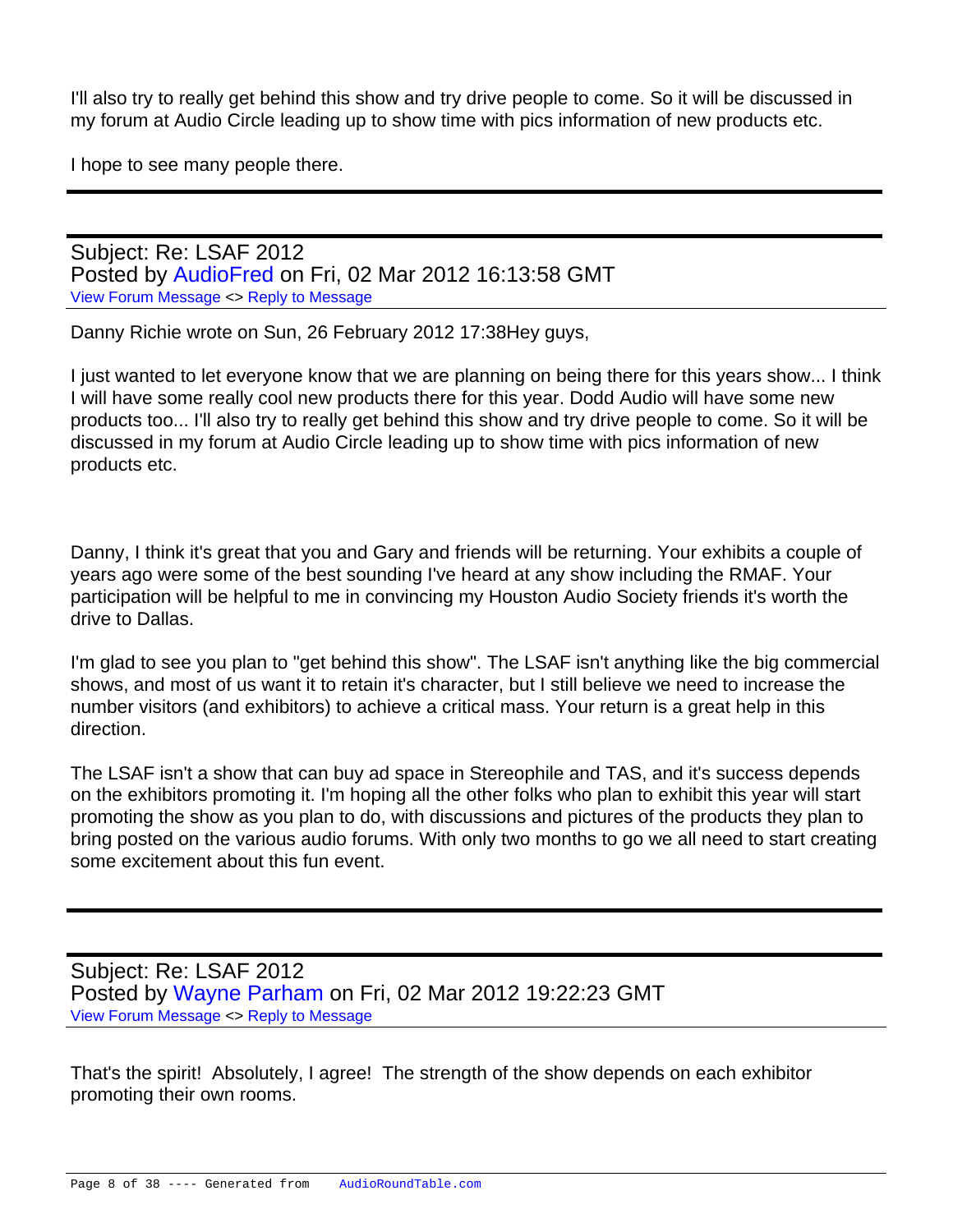It's our show - not put together by a promoter - so we get out of it what we put into it. This is not a "for profit" show like all the others, so it depends on our sweat equity, our promotional efforts, our messageboard discussions and other ways of getting the word out. I really like it, because it is easy to participate, all-inclusive, and it feels more honest to me that way.

And to Danny, sorry, I don't know how I missed your post or I would have extended a hand to you and Gary sooner.

Welcome back!

Subject: OddWatt Audio At The 2012 LSAF Posted by [AudioFred](https://audioroundtable.com/forum/index.php?t=usrinfo&id=3429) on Tue, 06 Mar 2012 14:46:09 GMT [View Forum Message](https://audioroundtable.com/forum/index.php?t=rview&th=17221&goto=71679#msg_71679) <> [Reply to Message](https://audioroundtable.com/forum/index.php?t=post&reply_to=71679)

I'm officially OddWatt Audio's newest fanboy!

Saturday I hit the "order" button for a Poddwatt kit, which I plan to use with my Oppo BDP-95 player and Jim Griffin's Mark Audio Alpair 10.2 equipped mass loaded single driver speakers at the Lone Star Audio Fest. I borrowed this little amp for a couple of hours at last year's LSAF, and I liked it so much I knew that I would eventually be getting one.

Bruce, have you decided what you will bring? I would expect to see the ForeWatt, the OddBlocks, and the KT-120 OBHO's. Any other Odd products we should look forward to hearing?

It's always Odd to hear from you.

Subject: Re: LSAF 2012 Posted by [admin](https://audioroundtable.com/forum/index.php?t=usrinfo&id=2) on Sat, 10 Mar 2012 05:56:25 GMT [View Forum Message](https://audioroundtable.com/forum/index.php?t=rview&th=17221&goto=71717#msg_71717) <> [Reply to Message](https://audioroundtable.com/forum/index.php?t=post&reply_to=71717)

Just got confirmation from two more exhibitors: Legacy Audio PhenomeNhan A/VThe exhibitor's page is getting mighty full. Looks like we'll have another great show this year!

Subject: Re: LSAF 2012 Posted by [Bob Brines](https://audioroundtable.com/forum/index.php?t=usrinfo&id=130) on Sat, 17 Mar 2012 02:58:26 GMT [View Forum Message](https://audioroundtable.com/forum/index.php?t=rview&th=17221&goto=71807#msg_71807) <> [Reply to Message](https://audioroundtable.com/forum/index.php?t=post&reply_to=71807)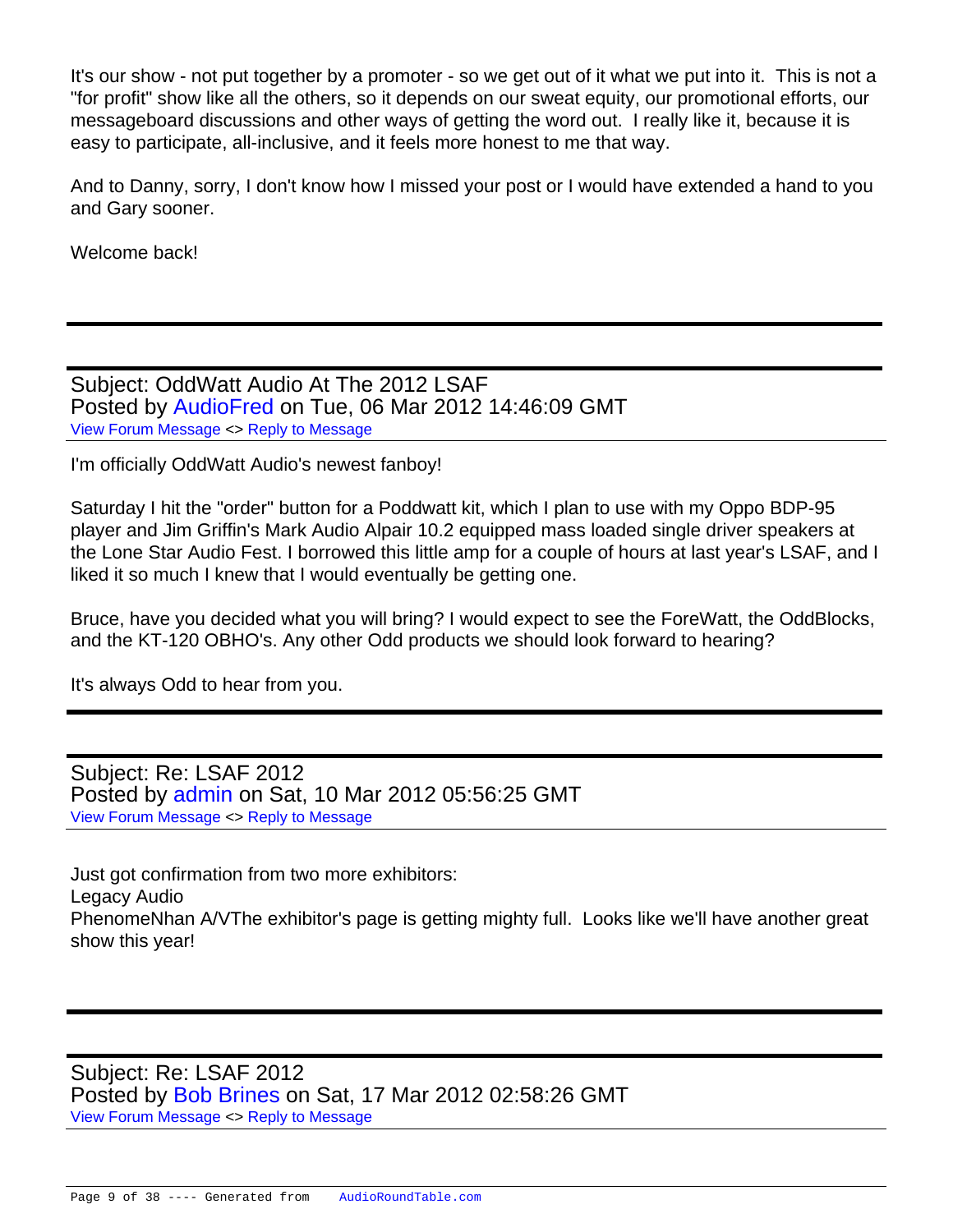Just booked my room. I will be bringing the Mark Audio Alpair 10.2 MLTL's that Fred alluded to. Also, I am expecting to bring a pair of 18" H-frame woofers. The tops will be Alpair 7.3's, possibly OB, but as a fall-back, the same little TL's I brought last year. This year's amp will be the Topping

Two requests:

1. I would like to try a ~5w/ch SE amp on these speakers if someone could bring one by for some tests.

2. If someone could spell me for an hour or so on Saturday so I could look around, I'd appreciate it.

Bob

Subject: Re: LSAF 2012 Posted by [gofar99](https://audioroundtable.com/forum/index.php?t=usrinfo&id=3806) on Sat, 17 Mar 2012 15:34:47 GMT [View Forum Message](https://audioroundtable.com/forum/index.php?t=rview&th=17221&goto=71813#msg_71813) <> [Reply to Message](https://audioroundtable.com/forum/index.php?t=post&reply_to=71813)

Hi Bob, Someone will most likely bring a SE for you to try, but we (Oddwatt Audio) will have at least one spare "Poddwatt" with us. 5 watts per channel P-P U/L class A. Usually sounds great on efficient systems. Pretty good on ones about 90 dbw as long as you don't push it.

Subject: Re: LSAF 2012 Posted by [Bob Brines](https://audioroundtable.com/forum/index.php?t=usrinfo&id=130) on Sun, 18 Mar 2012 01:23:51 GMT [View Forum Message](https://audioroundtable.com/forum/index.php?t=rview&th=17221&goto=71815#msg_71815) <> [Reply to Message](https://audioroundtable.com/forum/index.php?t=post&reply_to=71815)

Thanks for the offer. I would like to take you up on that. I have a Jef Larson 6BQ7 p-p that runs about 9w/ch. I would like to try some other tube amps and in particular a SE because of its inherently high Z. I design my speakers for low Z amps and I need to hear what my speakers sound like on a high Z amp. It seems that a lot of single-driver speaker fans are also fans of low power SE amps.

Bob

Subject: Re: LSAF 2012 Posted by [Maurice1201](https://audioroundtable.com/forum/index.php?t=usrinfo&id=4504) on Sun, 18 Mar 2012 22:42:36 GMT [View Forum Message](https://audioroundtable.com/forum/index.php?t=rview&th=17221&goto=71826#msg_71826) <> [Reply to Message](https://audioroundtable.com/forum/index.php?t=post&reply_to=71826)

Hi Fellas, I am new to the audiofest community. What entails during the fest at the hotel? Can I bring my own stereo set-up to demo for other enthusiasts in my own room?

Subject: Re: LSAF 2012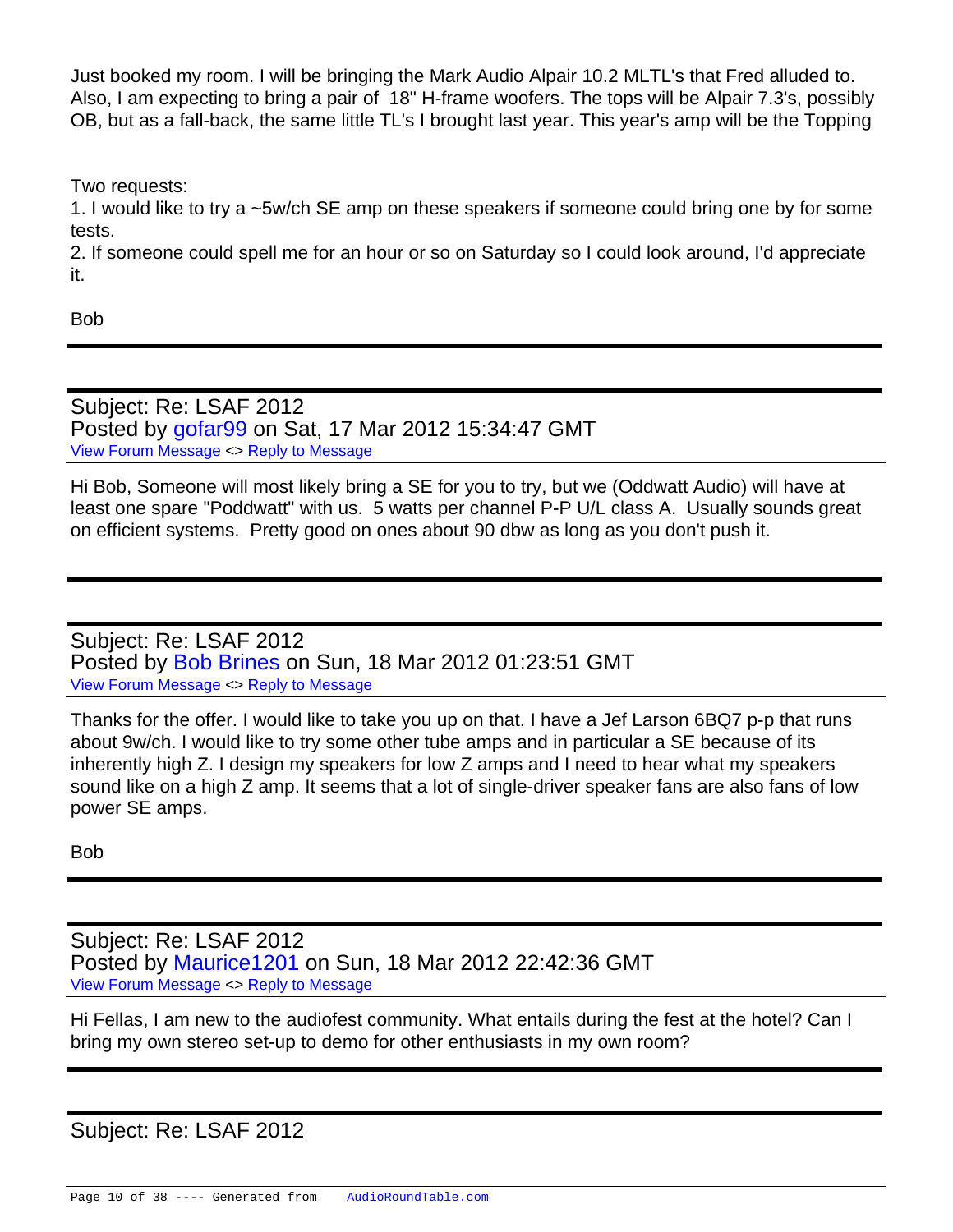Maurice1201 wrote on Sun, 18 March 2012 17:42Hi Fellas, I am new to the audiofest community. What entails during the fest at the hotel? Can I bring my own stereo set-up to demo for other enthusiasts in my own room?

Certainly! Get a room, setup your gear. The only requirement for exhibitors is a passion for good sound!

Subject: Re: LSAF 2012 Posted by [gofar99](https://audioroundtable.com/forum/index.php?t=usrinfo&id=3806) on Mon, 19 Mar 2012 02:25:01 GMT [View Forum Message](https://audioroundtable.com/forum/index.php?t=rview&th=17221&goto=71830#msg_71830) <> [Reply to Message](https://audioroundtable.com/forum/index.php?t=post&reply_to=71830)

Hi, Last year was our first year and we had a great time. See what everyone else is doing, get some new ideas, show off your stuff and make some new friends.

Subject: Re: LSAF 2012 Posted by [gofar99](https://audioroundtable.com/forum/index.php?t=usrinfo&id=3806) on Mon, 19 Mar 2012 02:38:37 GMT [View Forum Message](https://audioroundtable.com/forum/index.php?t=rview&th=17221&goto=71833#msg_71833) <> [Reply to Message](https://audioroundtable.com/forum/index.php?t=post&reply_to=71833)

hi Fred, I missed your post a few days ago. I remember that you heard the Poddwatt last year. They are really neat. For their size they are about as good as it gets. For what was originally designed as a sort of utility amp, they really came out well. A few changes from the originals since then, but the overall character is unchanged. They share what I have come to call the "Oddwatt" sound. It seems that all the amps from the Poddwatt to the KT120 sound quite similar. Clean, fast and quiet with very wide range response (sorry not intended to be a commercial for them) Anyhow, We will have the full range from the Alpha which is really a sort of starter amp and not really in the same league as its bigger brothers to a set of KT120 mono blocks. These are the pre-production ones and except for a few cosmetics and a slightly different chassis will be the actual production kits. For source material my modded Dual 701 direct drive TT, three cartridges (Soundsmith ruby cantilevered Dynavector 10X5, Benz Micro Gold low output MC, and a Grado Reference Platinum I), an Oppo 83SE, the new phono preamp (lovely sound, super quiet), a remote control Forewatt, probably the prototype fully integrated preamp with phono section and remote, bunches of amps, and the Martin Logan Prefaces we used last year. I would love to bring the Martin Logan Vistas, but they just won't fit in the vehicle if I pack them right. I considered a trailer, but I really don't want to haul one a thousand miles each way. I look forward to seeing you there. T'was a bunch of fun last year. Sorry to wander to near OT, my apologies to all.

Subject: Re: LSAF 2012 Posted by [Shane](https://audioroundtable.com/forum/index.php?t=usrinfo&id=175) on Mon, 19 Mar 2012 04:14:26 GMT [View Forum Message](https://audioroundtable.com/forum/index.php?t=rview&th=17221&goto=71840#msg_71840) <> [Reply to Message](https://audioroundtable.com/forum/index.php?t=post&reply_to=71840)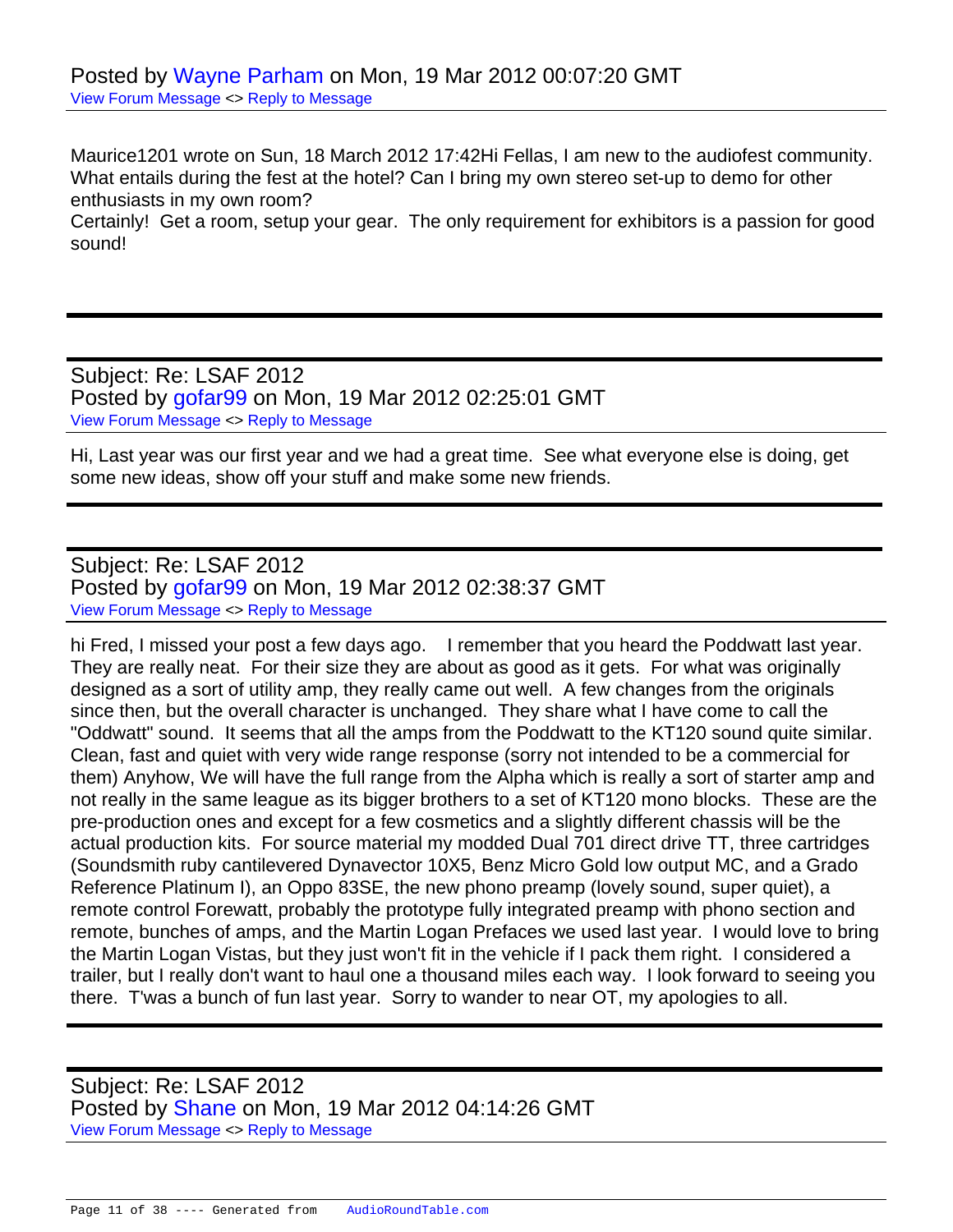Hoping to get there again this year. I won't know for a few more weeks for sure, though. We've got a lot going on in May.

Subject: Re: LSAF 2012 Posted by [Danny Richie](https://audioroundtable.com/forum/index.php?t=usrinfo&id=1500) on Tue, 20 Mar 2012 17:39:54 GMT [View Forum Message](https://audioroundtable.com/forum/index.php?t=rview&th=17221&goto=71854#msg_71854) <> [Reply to Message](https://audioroundtable.com/forum/index.php?t=post&reply_to=71854)

Hey guys,

Dave Elledge from PI Audio will be joining me as well.

http://www.piaudiogroup.com/

Subject: Re: LSAF 2012 Posted by [AudioFred](https://audioroundtable.com/forum/index.php?t=usrinfo&id=3429) on Tue, 20 Mar 2012 21:27:01 GMT [View Forum Message](https://audioroundtable.com/forum/index.php?t=rview&th=17221&goto=71859#msg_71859) <> [Reply to Message](https://audioroundtable.com/forum/index.php?t=post&reply_to=71859)

Here's a picture of the OddWatt Audio Poddwatt class A EL84 amp I'll be showing:

File Attachments 1) [PoddWatt.jpg](https://audioroundtable.com/forum/index.php?t=getfile&id=751), downloaded 6081 times

Subject: Re: LSAF 2012 Posted by [gofar99](https://audioroundtable.com/forum/index.php?t=usrinfo&id=3806) on Tue, 20 Mar 2012 22:42:51 GMT [View Forum Message](https://audioroundtable.com/forum/index.php?t=rview&th=17221&goto=71860#msg_71860) <> [Reply to Message](https://audioroundtable.com/forum/index.php?t=post&reply_to=71860)

Hi Fred, As the proud parent... I know you will be happy with it. The Poddwatt was one of those projects that almost didn't get done. I didn't have a use for one at the time and was hesitant to design an amp of that power range. Since then I used the original (doesn't look like that) in my former office for nearly 3 years and it is still running perfect. They are a great match for speakers with efficiencies over about 90 db/w. I can use one on my Martin Logan Vistas and unless you really like loud music it is just fine. I used them on Klipsch KG4s in my office and everyone loved the sound.

I look forward to seeing you at LSAF. I'll be getting in Thursday PM.

Subject: Re: LSAF 2012 Posted by [russman](https://audioroundtable.com/forum/index.php?t=usrinfo&id=250) on Thu, 22 Mar 2012 01:33:56 GMT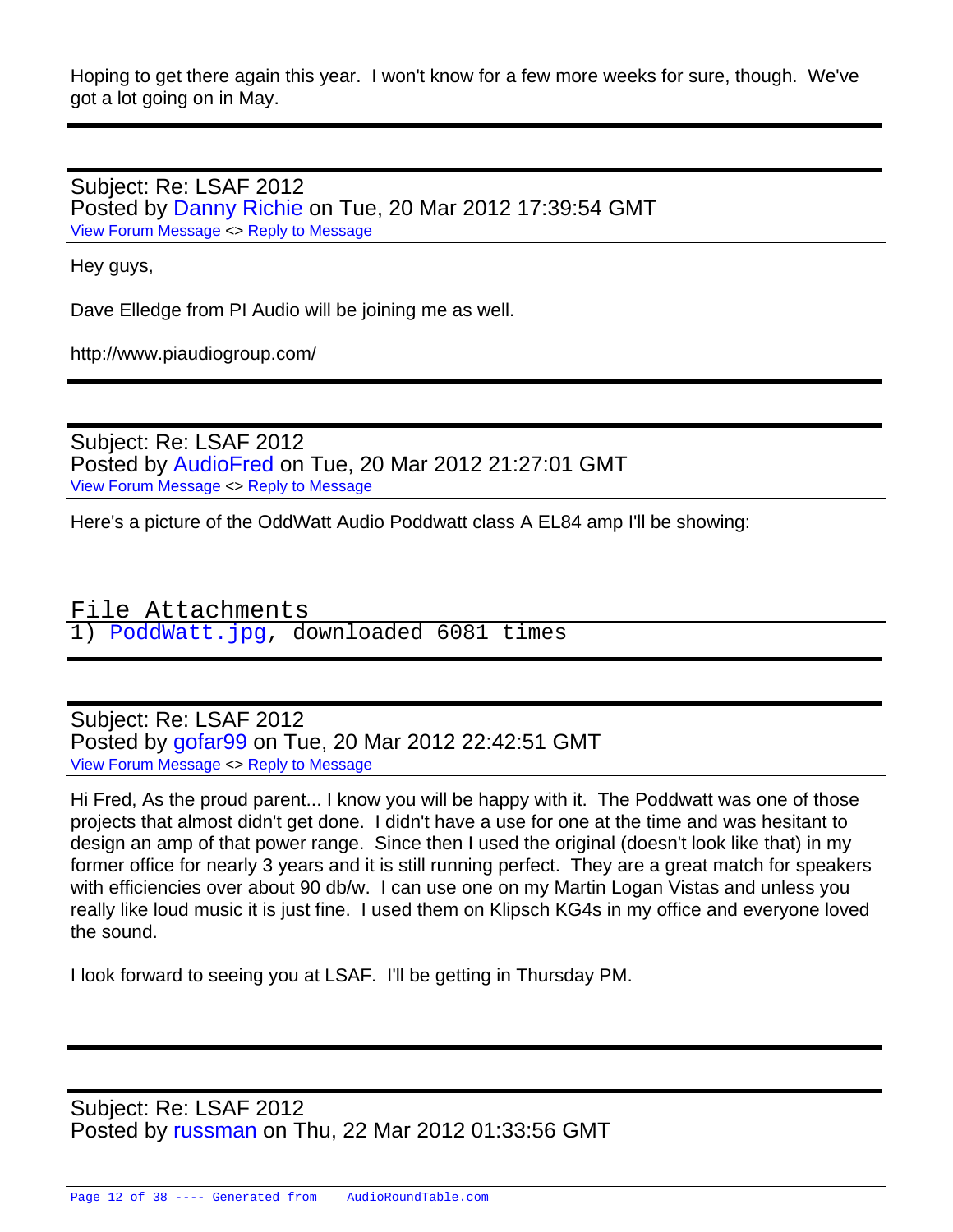Getting excited fellas. I've got my friends Colleen Cardas and Marc Phillips who are the new exclusive importer of Unico and Unison Research providing the gear in the Polk room, and Chris Sommovigo's Black Cat Cables will be cabling the room.

I'll have some raffle items from Polk and Black Cat to give away during happy hour Saturday perhaps? Thoughts on raffle items? I kind of want it to be a 'thanks for coming to LSAF' raffle, here are some goodies - not a 'be in the Polk room at 3pm for a drawing' type raffle.

Cheers!

Subject: Re: LSAF 2012 Posted by [Maurice1201](https://audioroundtable.com/forum/index.php?t=usrinfo&id=4504) on Thu, 05 Apr 2012 22:38:39 GMT [View Forum Message](https://audioroundtable.com/forum/index.php?t=rview&th=17221&goto=72029#msg_72029) <> [Reply to Message](https://audioroundtable.com/forum/index.php?t=post&reply_to=72029)

Wayne Parham wrote on Sun, 18 March 2012 19:07 Maurice1201 wrote on Sun, 18 March 2012 17:42Hi Fellas, I am new to the audiofest community. What entails during the fest at the hotel? Can I bring my own stereo set-up to demo for other enthusiasts in my own room? Certainly! Get a room, setup your gear. The only requirement for exhibitors is a passion for good sound!

Sounds Great, Wayne. I'll have to see if I can get my GF to come with me. She likes great sound as much as me

Would my Marantz 2500, and HD880 speakers suffice, along with my SEA-80 EQ with mic for tuning? The HD880's were designed by famed Engineer Edmond May during his tenure at Marantz, his last lines he turned out shortly before his unexpected death in 1980.

Subject: Re: LSAF 2012 Posted by [Wayne Parham](https://audioroundtable.com/forum/index.php?t=usrinfo&id=5) on Thu, 05 Apr 2012 23:32:51 GMT [View Forum Message](https://audioroundtable.com/forum/index.php?t=rview&th=17221&goto=72030#msg_72030) <> [Reply to Message](https://audioroundtable.com/forum/index.php?t=post&reply_to=72030)

I think that's wonderful. Sounds like you'll have a really neat room.

Subject: Re: LSAF 2012 Posted by [Maurice1201](https://audioroundtable.com/forum/index.php?t=usrinfo&id=4504) on Fri, 06 Apr 2012 15:17:18 GMT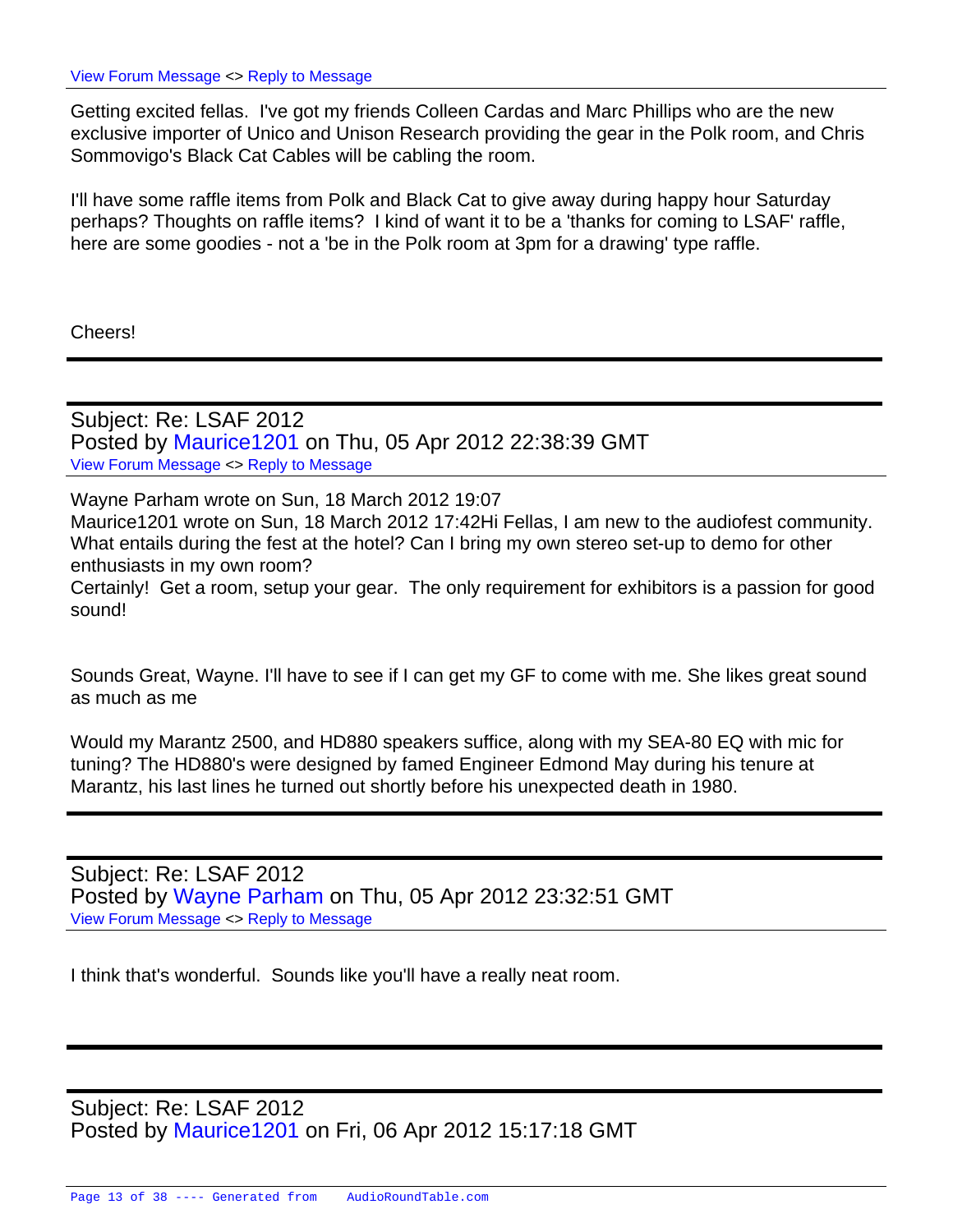Wayne Parham wrote on Thu, 05 April 2012 18:32 I think that's wonderful. Sounds like you'll have a really neat room.

 Yeah, I got the ball rolling now. I asked my GF last nite if she would go with me and she said she would, but now she needs to put in a request for that weekend off, so I'm crossing my fingers.

Subject: Re: LSAF 2012 Posted by [Bob Brines](https://audioroundtable.com/forum/index.php?t=usrinfo&id=130) on Tue, 10 Apr 2012 00:12:25 GMT [View Forum Message](https://audioroundtable.com/forum/index.php?t=rview&th=17221&goto=72075#msg_72075) <> [Reply to Message](https://audioroundtable.com/forum/index.php?t=post&reply_to=72075)

Here are the speakers I will be demonstrating this year in the Brines Acoustics room:

The tower is a MLTL using the Mark Audio Alpair 10.2. It is intended to be used stand-alone away from the walls in a moderate sized room. The Little guy is a folded TL using the Mark Audio Alpair 7.3. I demoed this one last year as a stand-alone. This year, I added a somewhat larger (!) speaker to handle the bottom end. The bass bin is a Goldwood GS-1858 in an H-frame open-backed baffle. This adds a bit of bass to the little 4" Alpair to say the least. The cross-over is handled by a miniDSP.

See you in Dallas. Bob

Subject: Re: LSAF 2012 Posted by [russman](https://audioroundtable.com/forum/index.php?t=usrinfo&id=250) on Sat, 14 Apr 2012 04:02:56 GMT [View Forum Message](https://audioroundtable.com/forum/index.php?t=rview&th=17221&goto=72141#msg_72141) <> [Reply to Message](https://audioroundtable.com/forum/index.php?t=post&reply_to=72141)

Bob, I can't WAIT to hear that sub / sat setup!

Marc Phillips blogged today about LSAF ->

http://thevinylanachronist.blogspot.com/

Counting down! Wayne, Polk and Black Cat Cables raffle items are in route, confirmed today. This is going to be a good one!

Cheers,

Russ

Subject: Re: LSAF 2012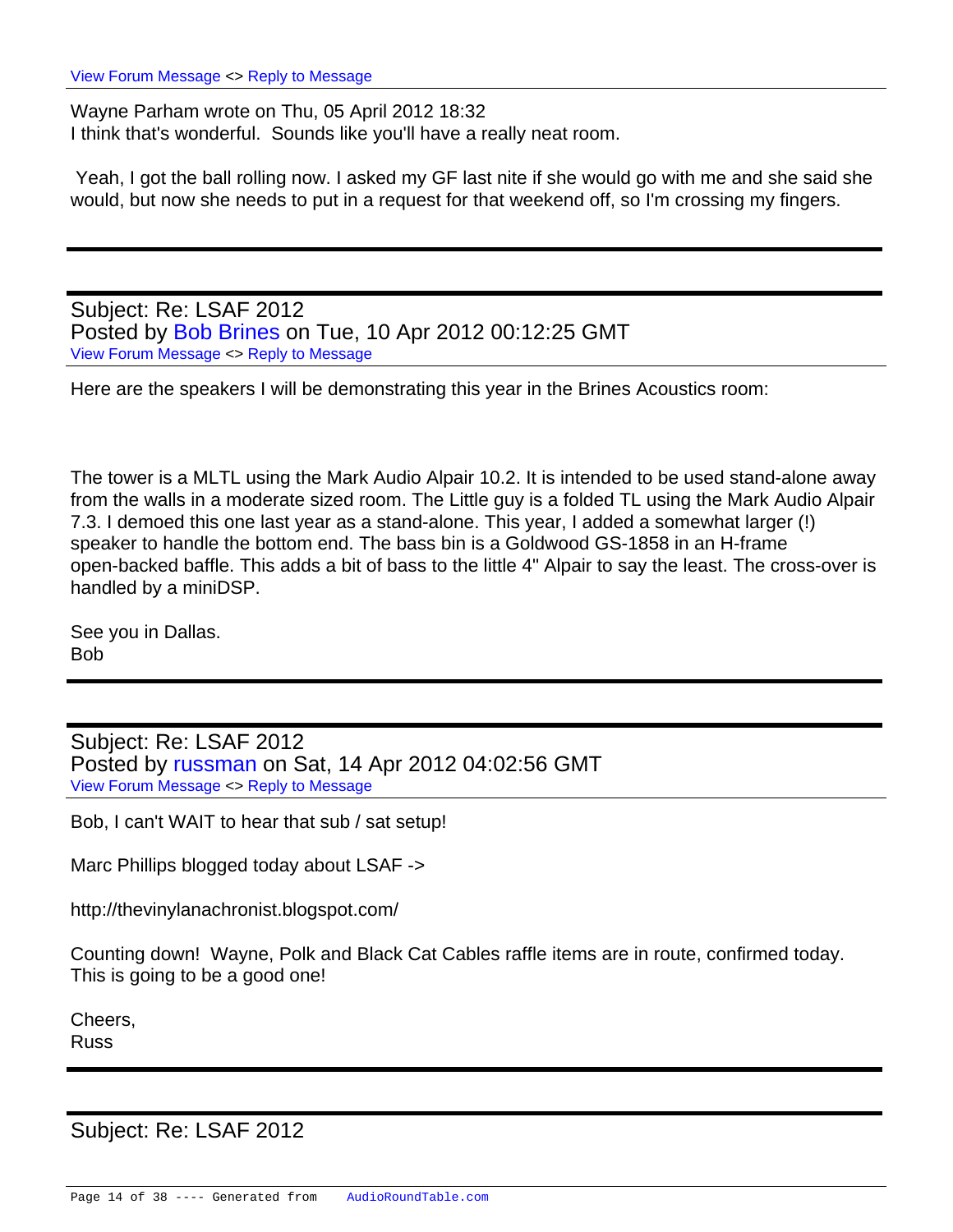Hello Everyone. Seijin Audio Junction will be in attendance for Sat/Sun showing. We will be based out of Austin and we look forward to meeting everyone.

Our setup with include:

Vitus Audio RI-100

Linn Akurate DS player

Nordost Cabling

Speakers TBA (still deciding)

Give us a shout out if you live in the Austin area. We would love to get to know you and spend some time while we are securing a location out here from Utah.

File Attachments 1) [Red Dawn SC.jpg,](https://audioroundtable.com/forum/index.php?t=getfile&id=759) downloaded 6321 times

Subject: Re: LSAF 2012 Posted by [Vinyl Anachronist](https://audioroundtable.com/forum/index.php?t=usrinfo&id=4618) on Sun, 15 Apr 2012 01:50:13 GMT [View Forum Message](https://audioroundtable.com/forum/index.php?t=rview&th=17221&goto=72148#msg_72148) <> [Reply to Message](https://audioroundtable.com/forum/index.php?t=post&reply_to=72148)

Another hi-fi dealer In Austin? We will have to meet at the show!

Subject: Re: LSAF 2012 Posted by [AudioFred](https://audioroundtable.com/forum/index.php?t=usrinfo&id=3429) on Wed, 18 Apr 2012 15:11:00 GMT [View Forum Message](https://audioroundtable.com/forum/index.php?t=rview&th=17221&goto=72220#msg_72220) <> [Reply to Message](https://audioroundtable.com/forum/index.php?t=post&reply_to=72220)

Here's a picture of the PoddWatt amplifier I'll have at the LSAF, recently upgraded with blue LED's under the driver tubes. These blue LED's enhance the visual image of the blue-painted Edcor transformer bells, and they have a huge psychoacoustic effect on the sound quality;

File Attachments 1) [DSC00329.JPG](https://audioroundtable.com/forum/index.php?t=getfile&id=762), downloaded 6313 times

Subject: Re: LSAF 2012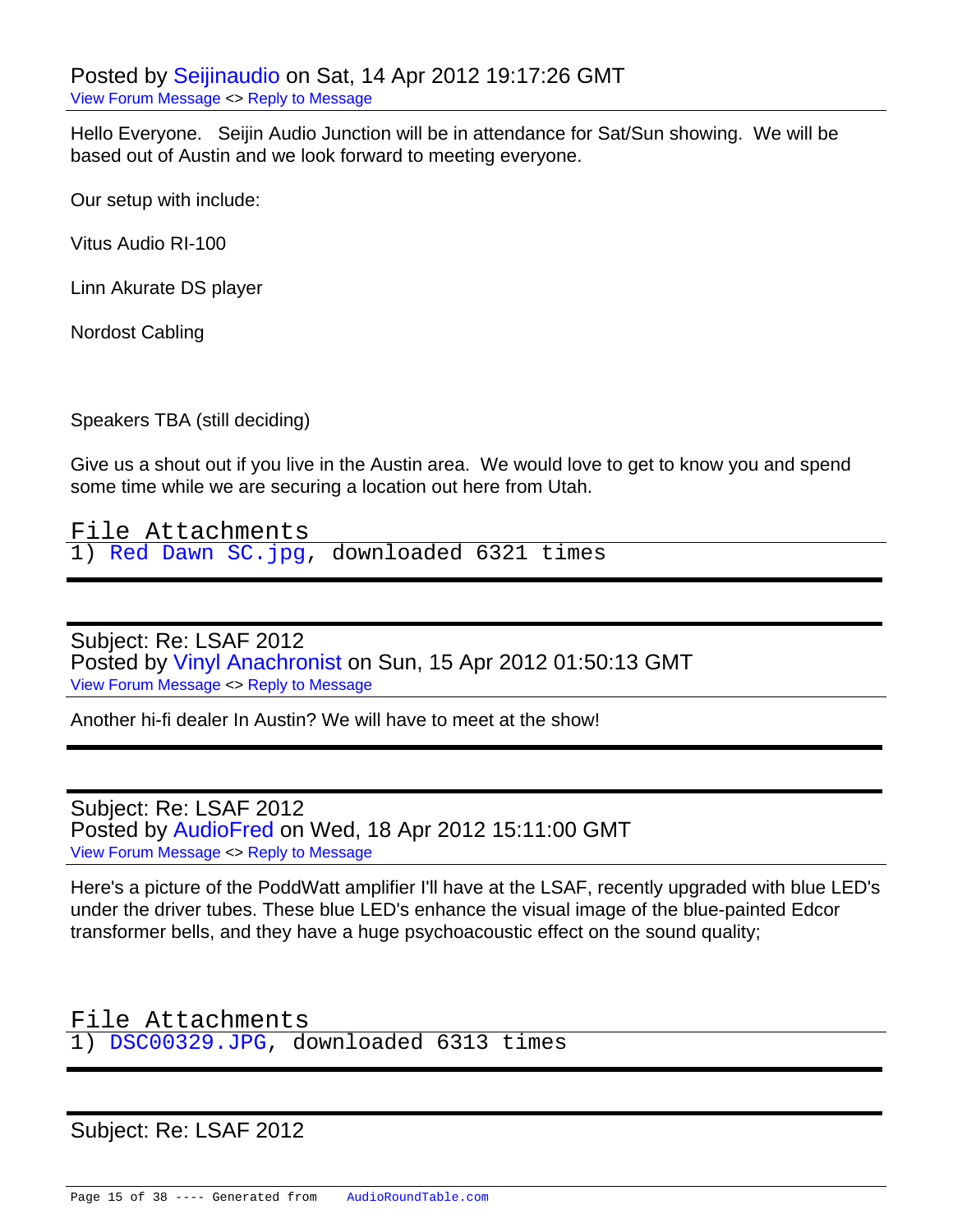Hi Fred, Looks cool. Glad you go it to do that. How does it sound on the speakers you are planning to bring? See you at the Fest.

Subject: Re: LSAF 2012 Posted by [Danny Richie](https://audioroundtable.com/forum/index.php?t=usrinfo&id=1500) on Thu, 19 Apr 2012 21:32:17 GMT [View Forum Message](https://audioroundtable.com/forum/index.php?t=rview&th=17221&goto=72255#msg_72255) <> [Reply to Message](https://audioroundtable.com/forum/index.php?t=post&reply_to=72255)

Ty of Tyler Acoustics told me recently that he was coming as well.

Subject: Re: LSAF 2012 Posted by [Seijinaudio](https://audioroundtable.com/forum/index.php?t=usrinfo&id=4617) on Fri, 20 Apr 2012 04:42:30 GMT [View Forum Message](https://audioroundtable.com/forum/index.php?t=rview&th=17221&goto=72271#msg_72271) <> [Reply to Message](https://audioroundtable.com/forum/index.php?t=post&reply_to=72271)

Yes we should! Look forward to meeting you

Subject: Re: LSAF 2012 Posted by [Keith Larson](https://audioroundtable.com/forum/index.php?t=usrinfo&id=258) on Fri, 20 Apr 2012 14:32:34 GMT [View Forum Message](https://audioroundtable.com/forum/index.php?t=rview&th=17221&goto=72276#msg_72276) <> [Reply to Message](https://audioroundtable.com/forum/index.php?t=post&reply_to=72276)

Hello to everyone,

Smith & Larson Audio will also be attending. Version 6 of our software is about to be released and will be demonstrated. If you have any questions about measuring drivers, speakers, designing crossovers, or anything else for that matter, please stop by.

Keith Larson www.woofertester.com

PS: My brother is also planning to attend and will bring his MAC so I should be able to demonstrate on that platform as well.

Subject: Re: LSAF 2012 Posted by [Danny Richie](https://audioroundtable.com/forum/index.php?t=usrinfo&id=1500) on Fri, 20 Apr 2012 15:31:18 GMT [View Forum Message](https://audioroundtable.com/forum/index.php?t=rview&th=17221&goto=72277#msg_72277) <> [Reply to Message](https://audioroundtable.com/forum/index.php?t=post&reply_to=72277)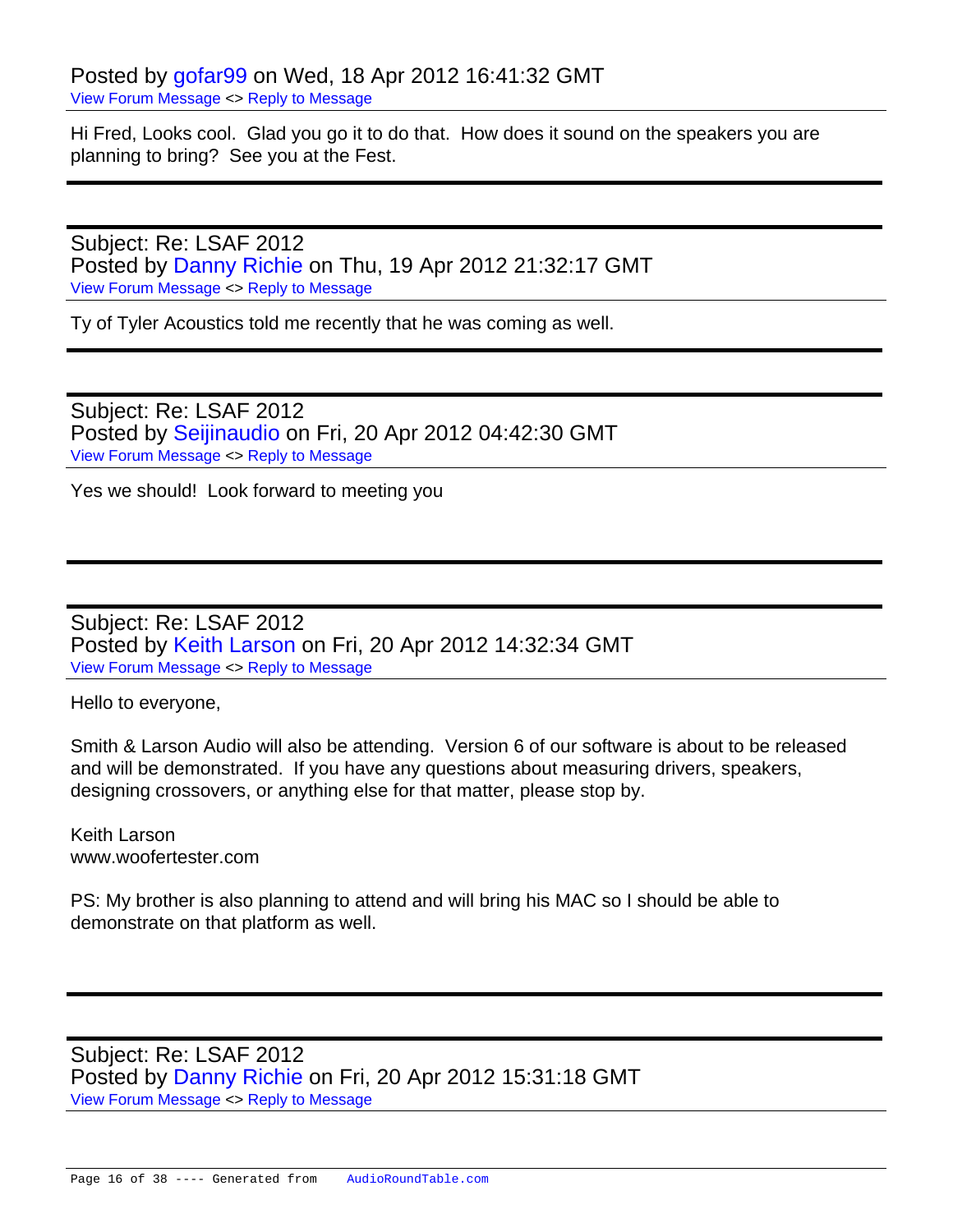Keith,

You should drag your measuring system around room to room. Take a 1 meter gated response showing speaker response only. Then move back to the listening position and show the response of the left speaker and right speaker (independently) with the room reflections.

I think it would be an interesting learning experience for many and might help sell your measuring system.

Subject: Re: LSAF 2012 Posted by [Wayne Parham](https://audioroundtable.com/forum/index.php?t=usrinfo&id=5) on Fri, 20 Apr 2012 16:06:03 GMT [View Forum Message](https://audioroundtable.com/forum/index.php?t=rview&th=17221&goto=72278#msg_72278) <> [Reply to Message](https://audioroundtable.com/forum/index.php?t=post&reply_to=72278)

I think that's a wonderful idea in principle, but maybe a little bit annoying for the attendees. The measurement signal is not particularly pleasant to hear. I think most people will probably want to hear music instead of MLS bursts.

Still, I think it's a great idea, especially maybe after hours for those that are interested. Seems like Friday afternoons are perfect for this too, while everyone is getting dialed in. But Saturday afternoon would be kind of rough.

Here's mine: (scroll down to the "Vertical Nulls" link to see a video of the S&L system in action.) Crossover optimization for DI-matched two-way speakers

Subject: Re: LSAF 2012 Posted by [Keith Larson](https://audioroundtable.com/forum/index.php?t=usrinfo&id=258) on Fri, 20 Apr 2012 17:22:52 GMT [View Forum Message](https://audioroundtable.com/forum/index.php?t=rview&th=17221&goto=72284#msg_72284) <> [Reply to Message](https://audioroundtable.com/forum/index.php?t=post&reply_to=72284)

I can easily make rounds with my laptop and a tester in tow. I can recall my own LSAF experience with my line source subs producing a rather big hotel room bump and dip. Not having any room treatment, the only option was to move the subs around to clear it up. Anyhow, all that is needed is an RCA line input into the system.

FWIW, the software supports MLS, noise, chirp and a sawtooth impulse. IMO, the impulse is a lot less annoying to listen to. And, in the new version signals can now be summed together and spectrum shaped. Look for "New Signal Types and Combining Signals" in the V6 release notes.

http://www.woofertester.com/v6\_notes\_release.pdf

Subject: Re: LSAF 2012 Posted by [Maurice1201](https://audioroundtable.com/forum/index.php?t=usrinfo&id=4504) on Sat, 21 Apr 2012 13:10:57 GMT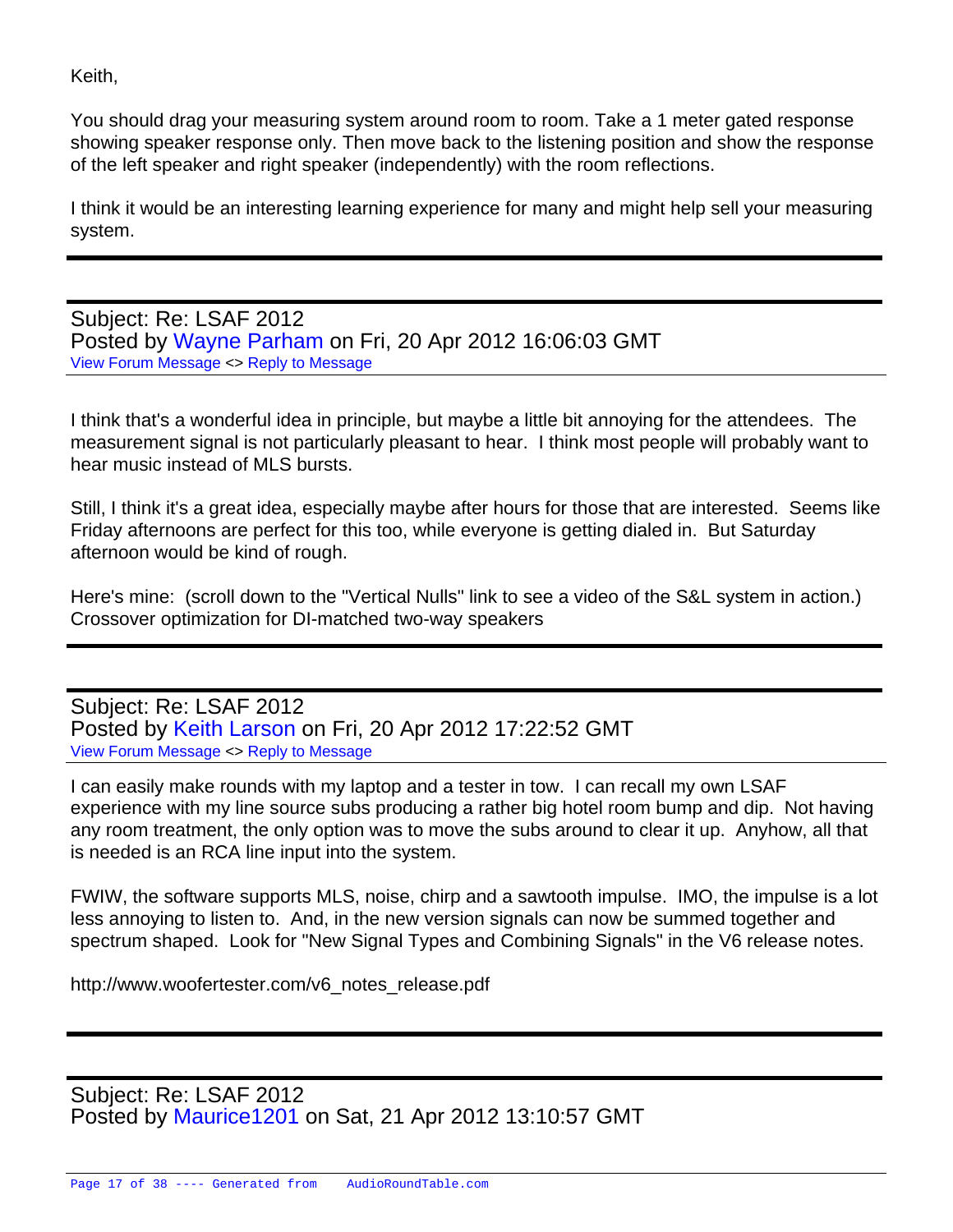Well, my GF has to work that weekend, so she can't go with me

I'll ask my brother & see if he wants to go.

Subject: Re: LSAF 2012 Posted by [Seijinaudio](https://audioroundtable.com/forum/index.php?t=usrinfo&id=4617) on Sat, 21 Apr 2012 16:40:32 GMT [View Forum Message](https://audioroundtable.com/forum/index.php?t=rview&th=17221&goto=72299#msg_72299) <> [Reply to Message](https://audioroundtable.com/forum/index.php?t=post&reply_to=72299)

Bringing our reference stands from Custom Isolation

Speakers are going to be Linn Majik 140's

File Attachments 1) [VAC Lounge.jpg](https://audioroundtable.com/forum/index.php?t=getfile&id=763), downloaded 4948 times

Subject: Re: LSAF 2012 Posted by [Vinyl Anachronist](https://audioroundtable.com/forum/index.php?t=usrinfo&id=4618) on Sat, 21 Apr 2012 19:27:38 GMT [View Forum Message](https://audioroundtable.com/forum/index.php?t=rview&th=17221&goto=72306#msg_72306) <> [Reply to Message](https://audioroundtable.com/forum/index.php?t=post&reply_to=72306)

We will be bringing the Unison Research CDE tubed CD player with us for the Polk room, along with the Unison Research Nuovo integrated amplifier. The CDE has the optional optical DAC and features four ECC83 valves in the output stage.

File Attachments 1) [cde1.png,](https://audioroundtable.com/forum/index.php?t=getfile&id=764) downloaded 364 times

Subject: Re: LSAF 2012 Posted by [Vapor1](https://audioroundtable.com/forum/index.php?t=usrinfo&id=4638) on Wed, 25 Apr 2012 16:38:12 GMT [View Forum Message](https://audioroundtable.com/forum/index.php?t=rview&th=17221&goto=72378#msg_72378) <> [Reply to Message](https://audioroundtable.com/forum/index.php?t=post&reply_to=72378)

Vapor Audio will be there again this year! It's looking to be a much improved show over last year, and I'm very much looking forward to it!

I might end up having two rooms. I'm looking at the Frisco conference room, which is unfortunately at the far end of the hotel past the breakfast area and pool. But I think I can setup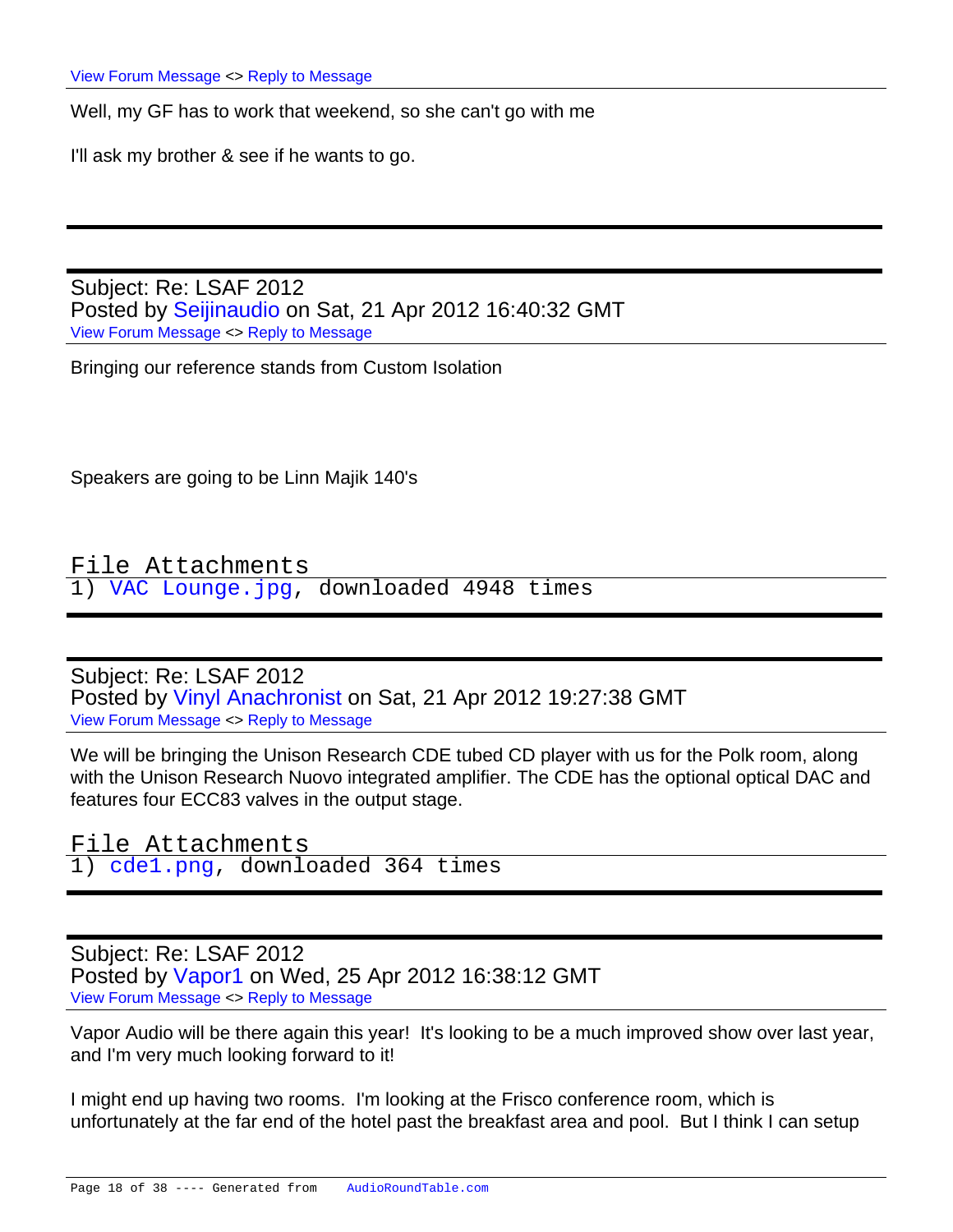enough signage that people will find me. And then if I do get a conference room, I'll try and bring some help so that I can setup and run another room in my sleeping room.

Companies I would represent:

Vapor Audio - likely a pair of Cirrus and Breeze, and also a new design called Cirrus White BMC Electronics - their stereo amp called S1 and DAC called DAC1 Antipodes cables Arte Forma - their KT88 based tube integrated called Else MkII

Subject: Re: LSAF 2012 Posted by [Seijinaudio](https://audioroundtable.com/forum/index.php?t=usrinfo&id=4617) on Thu, 26 Apr 2012 00:46:17 GMT [View Forum Message](https://audioroundtable.com/forum/index.php?t=rview&th=17221&goto=72388#msg_72388) <> [Reply to Message](https://audioroundtable.com/forum/index.php?t=post&reply_to=72388)

One last update before the show I promise

I will be representing our newest line from Jolida fresh from the factory.

For demo will be the following

JD9 Tubed phonostage on a Linn Majik LP12 Turntable JD10A CD Player JD202A Integrated amplifier

Cheers!

Subject: Re: LSAF 2012 Posted by [gofar99](https://audioroundtable.com/forum/index.php?t=usrinfo&id=3806) on Thu, 26 Apr 2012 01:24:01 GMT [View Forum Message](https://audioroundtable.com/forum/index.php?t=rview&th=17221&goto=72389#msg_72389) <> [Reply to Message](https://audioroundtable.com/forum/index.php?t=post&reply_to=72389)

Hi Everyone, It looks like this will be a great fest. Last year was our first and we enjoyed it a lot. This year seems to be even bigger with lots of good things to see and hear. We will have the full line of products from the 1 watt / channel Alpha to a pair of the KT120 mono blocks. We will have several of the line stage preamps and a pair of the phono preamps. Everything is as before all valves in the active circuitry. Main source will be vinyl with CD and Blue Ray for backup. I expect to roll in Thursday PM so look me up if you get a chance. The gear will not be set up until Friday though.

Bruce Heran Oddwatt Audio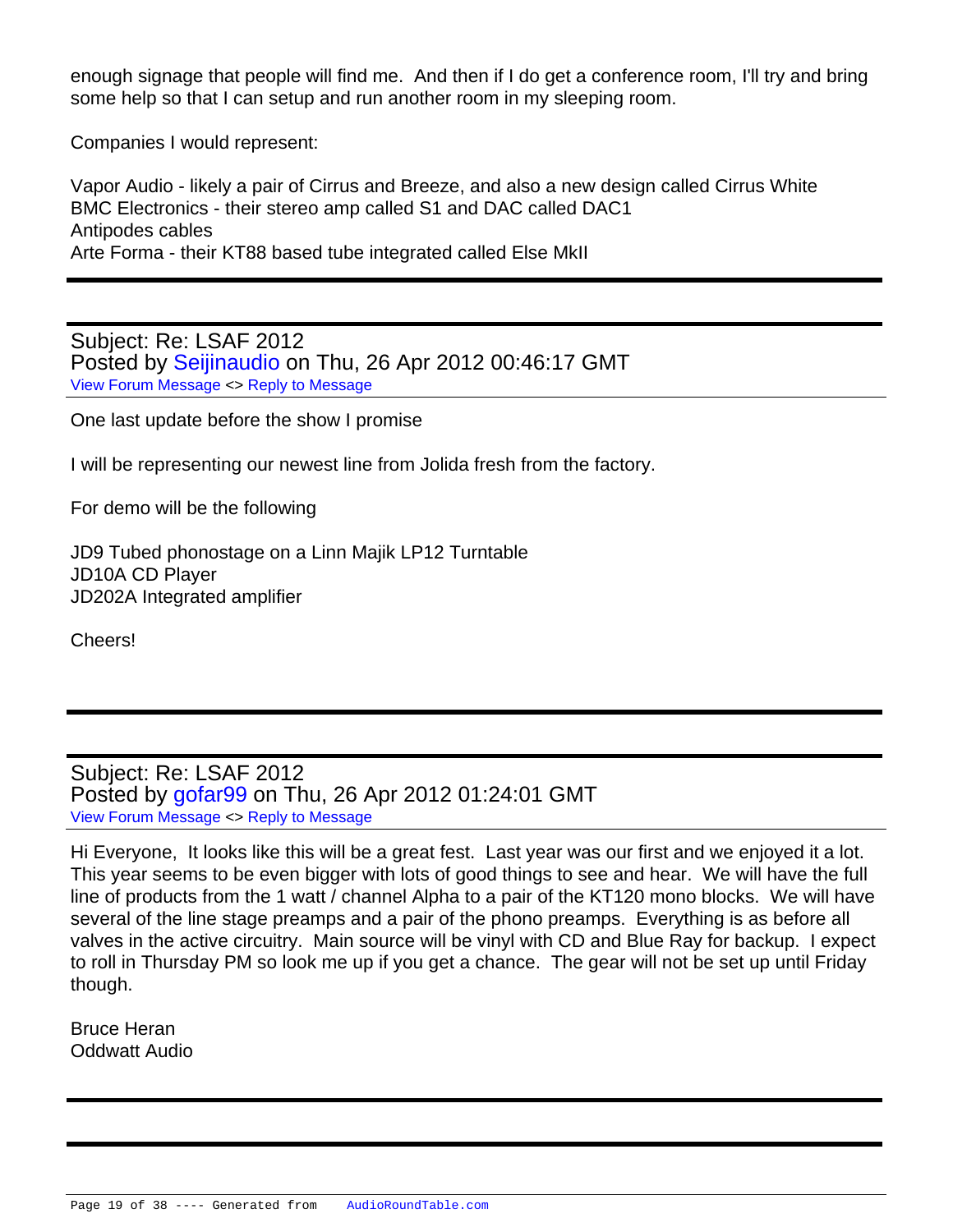I thought that I would post this update here as well.

There was some talk about me hosting a little after hours small two way speaker shoot out but I it hasn't materialized yet.

I contacted the local YG Acoustics dealer but he did not have any more Carmels on hand. Otherwise he was interested. YG Acoustics has been pushing some head to head comparisons in the past.

If any of you guys come up with some top level monitors or small floor standing speakers and want to do something like that then let me know. I do have a larger sized room that will be well treated. I'll have some top level gear there in my room as well. So it makes for a nice location.

It looks like I'll once again be showing with a pair of Super-V's. So if you guys have still not had a chance to hear a pair, now is your chance.

Subject: Re: LSAF 2012 Posted by [Seijinaudio](https://audioroundtable.com/forum/index.php?t=usrinfo&id=4617) on Fri, 27 Apr 2012 00:30:33 GMT [View Forum Message](https://audioroundtable.com/forum/index.php?t=rview&th=17221&goto=72401#msg_72401) <> [Reply to Message](https://audioroundtable.com/forum/index.php?t=post&reply_to=72401)

I would be interested on participating depending on what front end the setup will be for the shootout.

Subject: Re: LSAF 2012 Posted by [Danny Richie](https://audioroundtable.com/forum/index.php?t=usrinfo&id=1500) on Sat, 28 Apr 2012 19:18:25 GMT [View Forum Message](https://audioroundtable.com/forum/index.php?t=rview&th=17221&goto=72423#msg_72423) <> [Reply to Message](https://audioroundtable.com/forum/index.php?t=post&reply_to=72423)

Seijinaudio wrote on Thu, 26 April 2012 19:30I would be interested on participating depending on what front end the setup will be for the shootout.

The source is Mach 2 Audio modified Mac Mini with external 12 volt power supply. The hard drive is also external. The DAC is a new db Audio Labs prototype. The pre-amp is a battery powered tube pre from Dodd Audio. The amps are battery powered tube amps (mono-blocks) also from Dodd Audio. It is basically the new and revised version of the system that we used at RMAF that was voted once again the best sound at the show by the Absolute Sound. It is a top level system from top to bottom, cables and all. And it is completely off the grid.

The room will also be well treated using curtain's, foam traps, and PI Audio diffusion panels.

## Subject: Re: LSAF 2012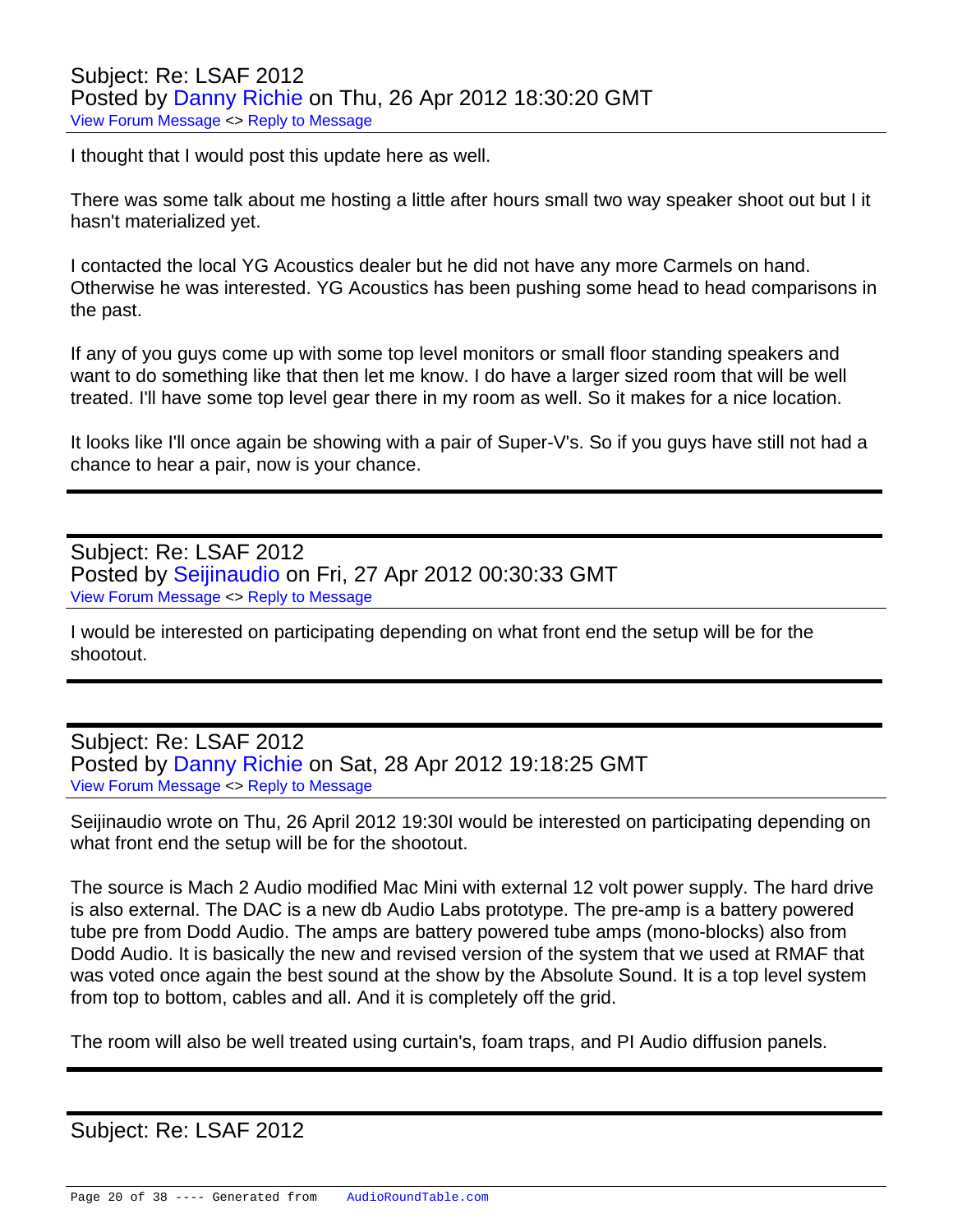Well I know what I am bringing is not going to be a finalist, but I am willing to participate

Shootout Participants

Seijinaudio

Subject: Re: LSAF 2012 Posted by [Danny Richie](https://audioroundtable.com/forum/index.php?t=usrinfo&id=1500) on Sun, 29 Apr 2012 04:57:54 GMT [View Forum Message](https://audioroundtable.com/forum/index.php?t=rview&th=17221&goto=72427#msg_72427) <> [Reply to Message](https://audioroundtable.com/forum/index.php?t=post&reply_to=72427)

Seijinaudio wrote on Sat, 28 April 2012 18:59Well I know what I am bringing is not going to be a finalist, but I am willing to participate

Shootout Participants

**Seijinaudio** 

Cool. This is very informal and just for fun, BTW. What are you bringing?

Subject: Re: LSAF 2012 Posted by [Shane](https://audioroundtable.com/forum/index.php?t=usrinfo&id=175) on Sun, 29 Apr 2012 05:11:09 GMT [View Forum Message](https://audioroundtable.com/forum/index.php?t=rview&th=17221&goto=72428#msg_72428) <> [Reply to Message](https://audioroundtable.com/forum/index.php?t=post&reply_to=72428)

Sounds like it's gonna be a great show this year. Wish I could make it (I really wanted to mess with Bruce's preamp), but unfortunately my son is graduating from HS this year and any extra \$\$ are already allocated to that celebration and getting him off to college in the fall. Ah, to be completely broke for the next 4-5 years is really something I look forward to again.

Take lots of pics everyone and Bruce save me a T-shirt (XL)

Subject: Re: LSAF 2012 Posted by [gofar99](https://audioroundtable.com/forum/index.php?t=usrinfo&id=3806) on Sun, 29 Apr 2012 15:24:11 GMT [View Forum Message](https://audioroundtable.com/forum/index.php?t=rview&th=17221&goto=72435#msg_72435) <> [Reply to Message](https://audioroundtable.com/forum/index.php?t=post&reply_to=72435)

Hi Shane, Was hoping you would be there. Having done the college thing a few years back I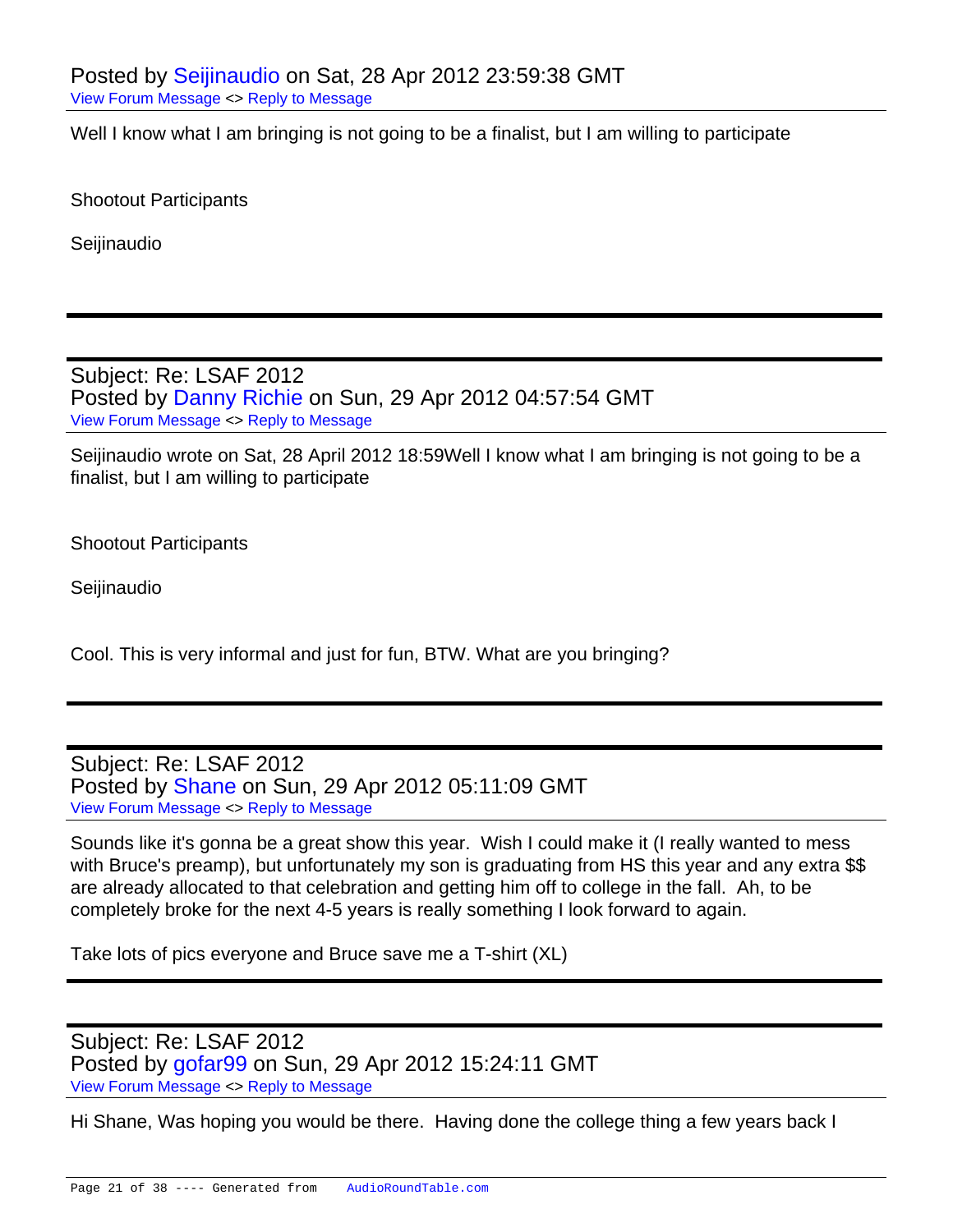understand the funding crunch. By the time we do get together you might only need a large...

Subject: Re: LSAF 2012 Posted by [Seijinaudio](https://audioroundtable.com/forum/index.php?t=usrinfo&id=4617) on Mon, 30 Apr 2012 02:20:02 GMT [View Forum Message](https://audioroundtable.com/forum/index.php?t=rview&th=17221&goto=72444#msg_72444) <> [Reply to Message](https://audioroundtable.com/forum/index.php?t=post&reply_to=72444)

The RI-100 from Vitus Audio 300w Integrated SS Amp and Jolida 202BRC 40W Integrated Tube Amp

The sources are the Linn Akurate DS, Linn Majik Turntable, and Jolida FX DAC and Jolida JD100A CD player

For the turntable I will be using a Jolida JD9 Phonostage

So you could say I have something for every pallet

Subject: Re: LSAF 2012 Posted by [Vapor1](https://audioroundtable.com/forum/index.php?t=usrinfo&id=4638) on Wed, 02 May 2012 03:48:06 GMT [View Forum Message](https://audioroundtable.com/forum/index.php?t=rview&th=17221&goto=72475#msg_72475) <> [Reply to Message](https://audioroundtable.com/forum/index.php?t=post&reply_to=72475)

I'm down for any type of shootout that may happen. Win, lose, or draw ... I don't care, it just sounds like fun.

Hey, just wondering, would anybody be able to help me out with an equipment rack? I'm going to be in the Grapevine room which is massive, and was thinking of having 2 systems setup - one at each end of the room and 2 sets of chairs. But I only have one decent rack, and limited space in my vehicle. If any of you local dealers could loan somthing, I'd be happy to let you hand out literature or put up signage in my room. Use the contact form on my website, www.vaporsound.com if interested ... or give me a call at the number listed there.

Subject: Re: LSAF 2012 Posted by [Shane](https://audioroundtable.com/forum/index.php?t=usrinfo&id=175) on Wed, 02 May 2012 04:09:33 GMT [View Forum Message](https://audioroundtable.com/forum/index.php?t=rview&th=17221&goto=72476#msg_72476) <> [Reply to Message](https://audioroundtable.com/forum/index.php?t=post&reply_to=72476)

gofar99 wrote on Sun, 29 April 2012 10:24Hi Shane, Was hoping you would be there. Having done the college thing a few years back I understand the funding crunch. By the time we do get together you might only need a large...

You are most likely right. Hopefully by that time I'll have one of your pre's sitting in my room.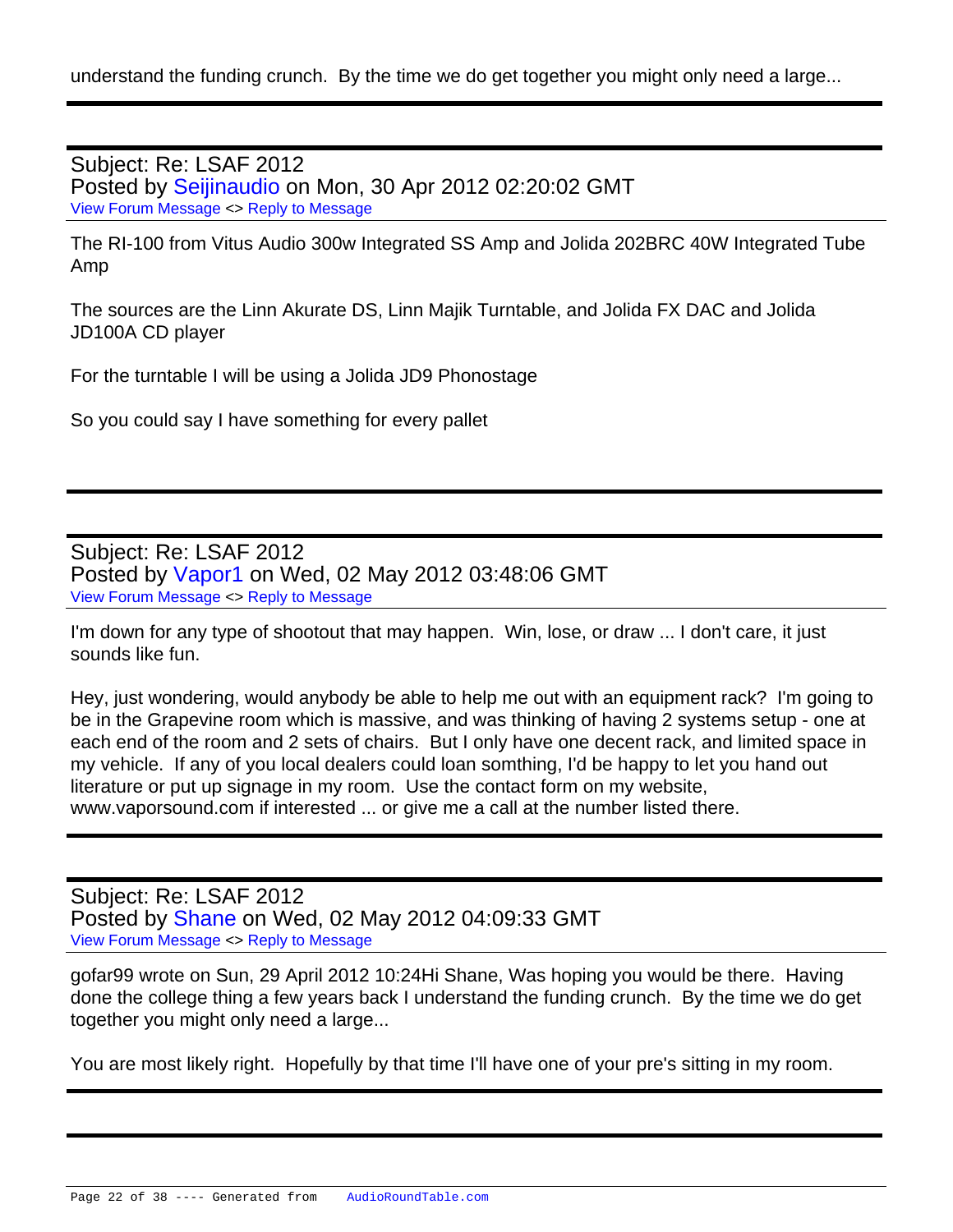Polk Audio / Unison Research / Black Cat rm 330. Got a good buddy next door with an Usher / Pass Labs setup too.

Wayne, I have 3 sets of interconns from Black Cat, and pair of RT series Polk bookies for raffle, did we ever decided how to do this, are we just going live in the lobby, drop your name in the hat, and we draw in 10 minutes?

I see the 'judging' etc has become more formal on other boards, which is fine, I thought we were doing a simple ballot for attendees to write down their fav room, to be announced at Sunday breakfast with the exhibitors?

Cheers, Russ

And of course the box of Polk T's, which I'll hand out room to room like last year if that's ok, seemed to work well. I especially like it when I handed the Stereo Clarity guys one, and they started polishing their speakers with it!

Colleen Cardas and Marc Phillips (my friends and Unison Research connection) will be in attendence Fri night and Sat day. If you have ever wanted to meet Colleen - I know just about all of us have used her wire and binding posts - and Marc is a hard core vinyl blogger, cigar junkie, and all around audio nut. A couple people worth sharing some words with.

Subject: Re: LSAF 2012 Posted by [admin](https://audioroundtable.com/forum/index.php?t=usrinfo&id=2) on Fri, 04 May 2012 01:40:52 GMT [View Forum Message](https://audioroundtable.com/forum/index.php?t=rview&th=17221&goto=72521#msg_72521) <> [Reply to Message](https://audioroundtable.com/forum/index.php?t=post&reply_to=72521)

Lovely to see you again my friends Walk along with me to the next bend

Lone Star Audiofest 2012 starts now!

Exhibitors:

- 101 Legacy Audio
- 102 GR Research
- 204 Stereo Clarity
- 206 Affirm Audio
- 207 Emia
- 208 Manzanita Audio Systems
- 211 Oddwatt Audio
- 214 Soundfield Audio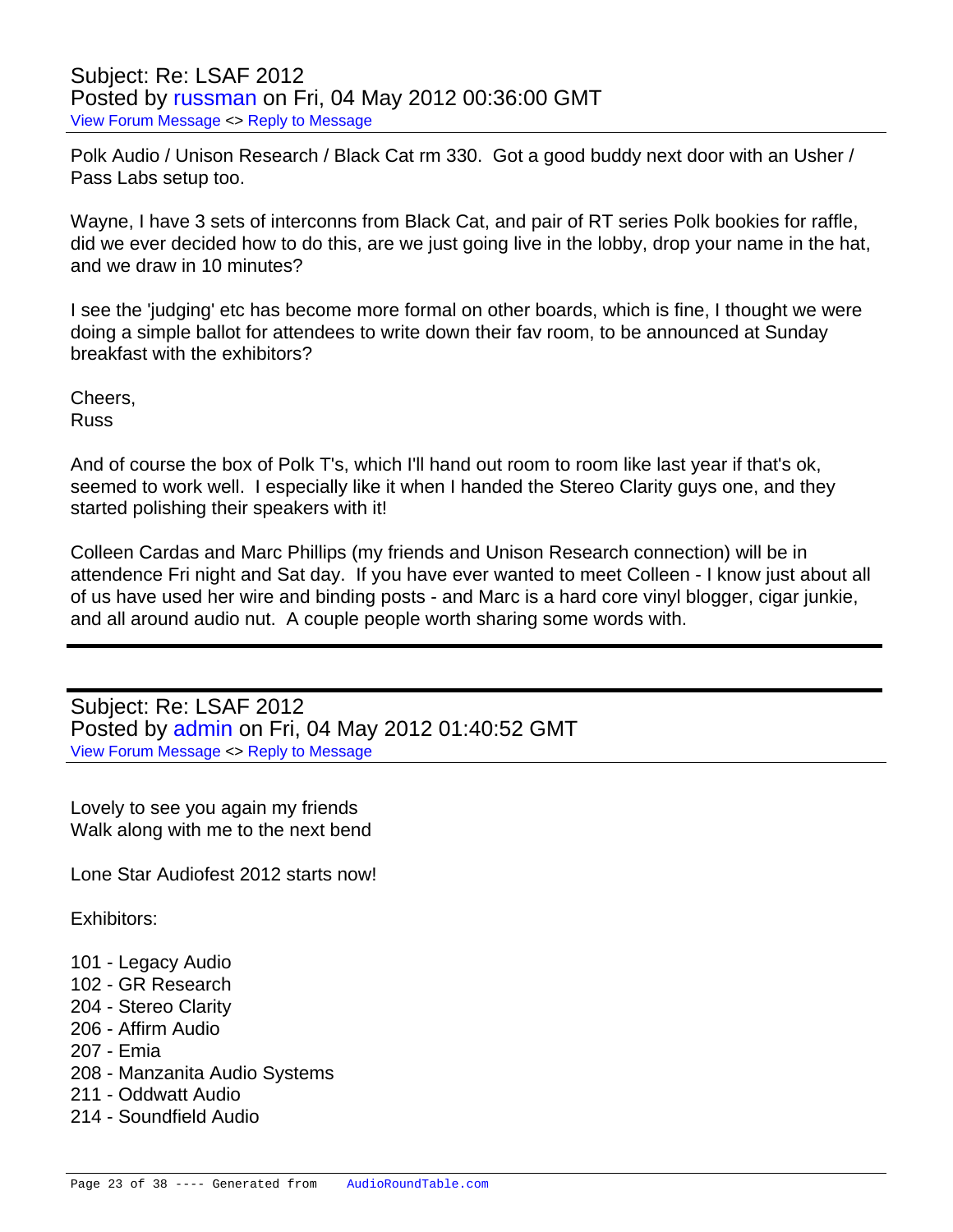- 215 PhenomeNhan A/V
- 220 Black Hole Audio
- 221 Pi Speakers
- 223 High Fidelity Cables
- 225 Brines Acoustics
- 228 Crescendo Audio
- 229 Brad Baker Audio
- 232 VanZyl Audio
- 305 Apex HiFi
- 312 Seijin Audio
- 313 Fred Thompson Audio
- 316 Smith & Larson
- 321 Raven Audio
- 327 Element Cable
- 330 Polk Audio

Be sure and fill out an attendence sheet in one of the rooms. Present it to the host of the room to be entered in the raffle. We will gather them up at the end of the day Saturday, and use them for a random drawing. There are several prizes being offered, so lots of people will be going home with cool stuff!

Subject: Re: LSAF 2012 Posted by [Wayne Parham](https://audioroundtable.com/forum/index.php?t=usrinfo&id=5) on Fri, 04 May 2012 01:49:37 GMT [View Forum Message](https://audioroundtable.com/forum/index.php?t=rview&th=17221&goto=72522#msg_72522) <> [Reply to Message](https://audioroundtable.com/forum/index.php?t=post&reply_to=72522)

russman wrote on Thu, 03 May 2012 19:36Wayne, I have 3 sets of interconns from Black Cat, and pair of RT series Polk bookies for raffle, did we ever decided how to do this, are we just going live in the lobby, drop your name in the hat, and we draw in 10 minutes? Excellent, Russ. I think the attendees are in for a real treat this year. Lots of goodies.

I brough a pair of two Pi tower kits and three ART T-Shirts to raffle too.

Last I heard about the raffle is what you saw in the emails yesterday. Steven is going to hand out some cards, we should encourage guests to fill them out and return them to the room host so they can be entered in the drawing.

russman wrote on Thu, 03 May 2012 19:36I see the 'judging' etc has become more formal on other boards, which is fine, I thought we were doing a simple ballot for attendees to write down their fav room, to be announced at Sunday breakfast with the exhibitors? Well, I don't know about all that. I just know Raven Audio donated some trophies and they and Stereo Clarity sort of championed a "Best of Show" event. Don't know how it's gonna be judged.

I'm just here playing some tunes, checking out Bruce's amps. I agreed to demo with his gear this year. So I'm just messing around having some fun.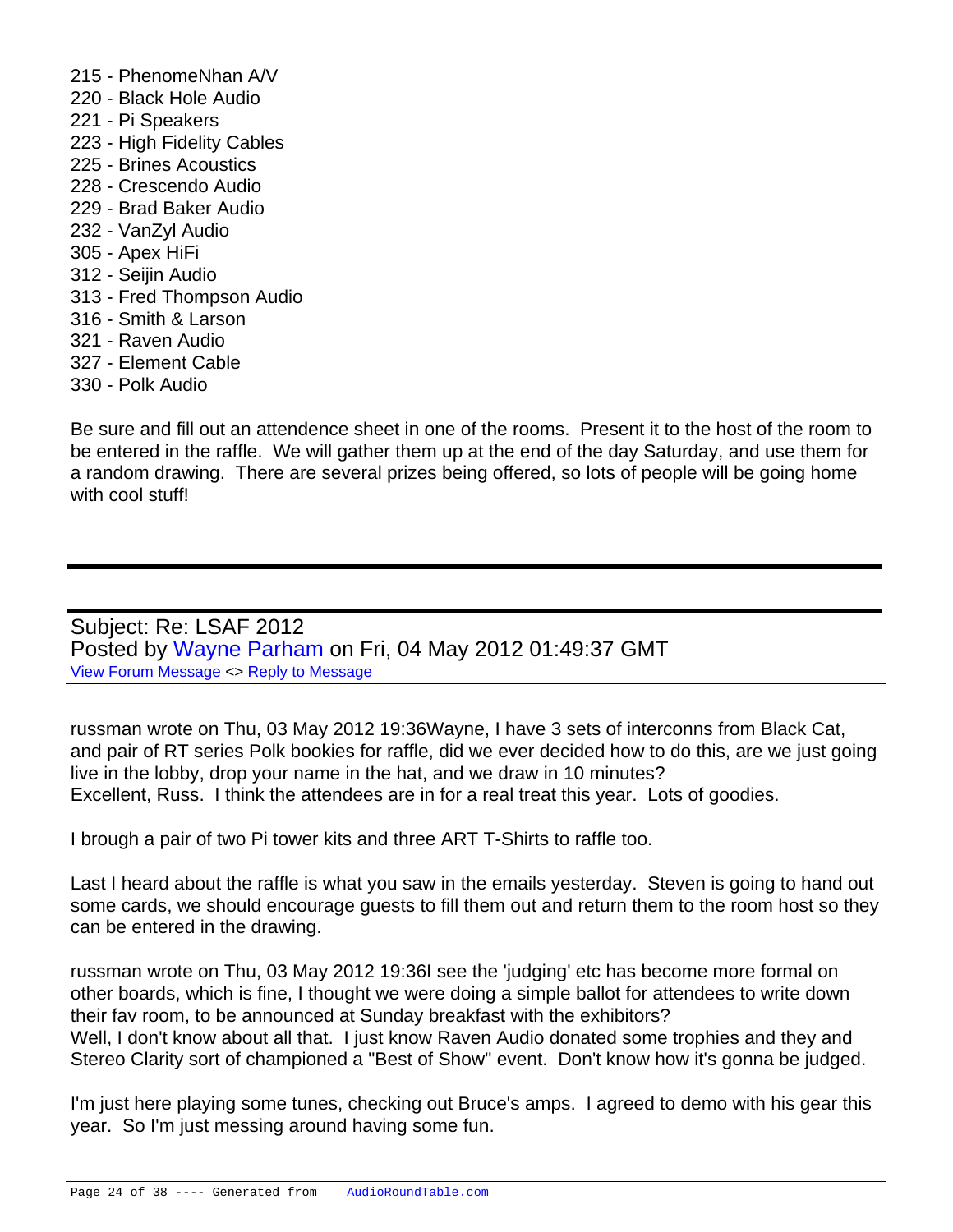Subject: Re: LSAF 2012 Posted by [Seijinaudio](https://audioroundtable.com/forum/index.php?t=usrinfo&id=4617) on Fri, 04 May 2012 06:28:32 GMT [View Forum Message](https://audioroundtable.com/forum/index.php?t=rview&th=17221&goto=72526#msg_72526) <> [Reply to Message](https://audioroundtable.com/forum/index.php?t=post&reply_to=72526)

I will be in room 312

Subject: Re: LSAF 2012 Posted by [Wayne Parham](https://audioroundtable.com/forum/index.php?t=usrinfo&id=5) on Fri, 04 May 2012 08:16:53 GMT [View Forum Message](https://audioroundtable.com/forum/index.php?t=rview&th=17221&goto=72528#msg_72528) <> [Reply to Message](https://audioroundtable.com/forum/index.php?t=post&reply_to=72528)

I stayed up way too late getting setup. So I'm sleeping in tomorrow. But here's what I brought this year:

I'm not running my usual amplification. This year, I'm using Oddwatt amps. That's what those two monoblocks are on the bottom shelf. I also have the remote control RDAC "passive preamp" mentioned at the beginning of this thread. It's the box up top with the "005" on the display.

This is another one of Bruce's Oddwatt creations. He built a prototype passive preamp based on my remote processor chip. The numeric display is his way of providing visual feedback on the volume setting. You can do it with a bar graph or any number of ways, or not provide a visual indicator at all. But any way you package it, I like it because it's just one single (wiperless) part between the source and the amp. No mechanical contact via potentiometer getting in the way.

Subject: Re: LSAF 2012 Posted by [willamp](https://audioroundtable.com/forum/index.php?t=usrinfo&id=4616) on Fri, 04 May 2012 17:26:38 GMT [View Forum Message](https://audioroundtable.com/forum/index.php?t=rview&th=17221&goto=72529#msg_72529) <> [Reply to Message](https://audioroundtable.com/forum/index.php?t=post&reply_to=72529)

## Hi All,

 I'm driving up from Austin and should be there tomorrow afternoon. I have a passive-pre I would like to compare with anyone elses pre-amp (passive or otherwise) if someone is interested in taking the time. I would value any expert opinions I might be able to get. You may know it as the Bent Audio TAP-X. They're not sold anymore but I bought the parts from John Chapman and put one together. I really like the sound of it but have never been able to compare it to anything other than the pre's I have owned. If you're not familiar, it offers remote controlled souce switching, volume and balance control. Volume control is via transformers from Dave Slagle. If no one's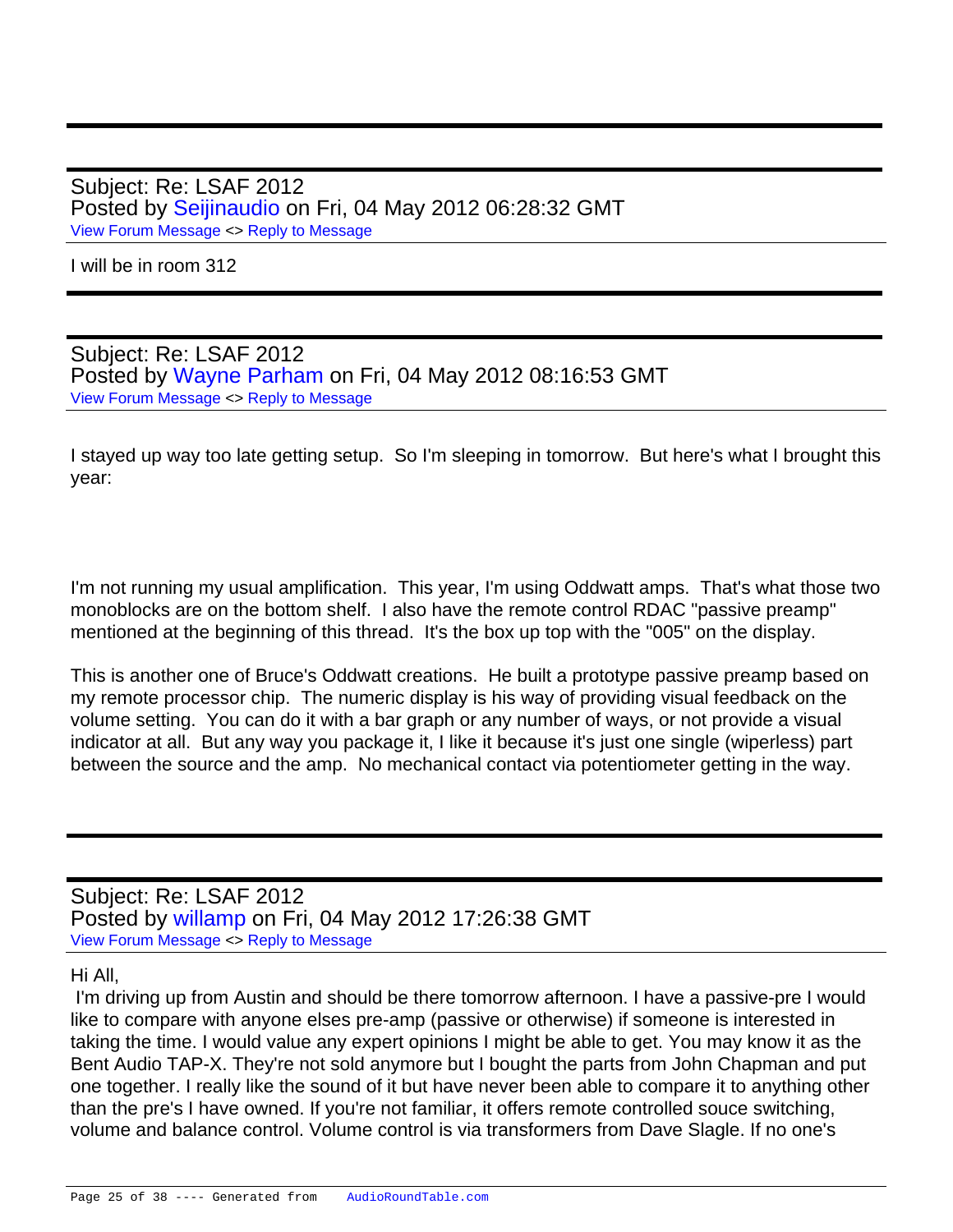interested that's OK too. The fest looks like a good time.

**Cheers** Phil

Subject: Re: LSAF 2012 Posted by [admin](https://audioroundtable.com/forum/index.php?t=usrinfo&id=2) on Sun, 06 May 2012 03:55:05 GMT [View Forum Message](https://audioroundtable.com/forum/index.php?t=rview&th=17221&goto=72548#msg_72548) <> [Reply to Message](https://audioroundtable.com/forum/index.php?t=post&reply_to=72548)

Man, this was an excellent show. I thought last year's show was awesome, but this one was even better. I almost hope the show will stop growing, because I think it's just right.

And now for the photos:

Subject: Re: LSAF 2012 Posted by [admin](https://audioroundtable.com/forum/index.php?t=usrinfo&id=2) on Sun, 06 May 2012 04:04:13 GMT [View Forum Message](https://audioroundtable.com/forum/index.php?t=rview&th=17221&goto=72549#msg_72549) <> [Reply to Message](https://audioroundtable.com/forum/index.php?t=post&reply_to=72549)

Legacy Audio

Subject: Re: LSAF 2012 Posted by [admin](https://audioroundtable.com/forum/index.php?t=usrinfo&id=2) on Sun, 06 May 2012 04:06:00 GMT [View Forum Message](https://audioroundtable.com/forum/index.php?t=rview&th=17221&goto=72550#msg_72550) <> [Reply to Message](https://audioroundtable.com/forum/index.php?t=post&reply_to=72550)

GR Research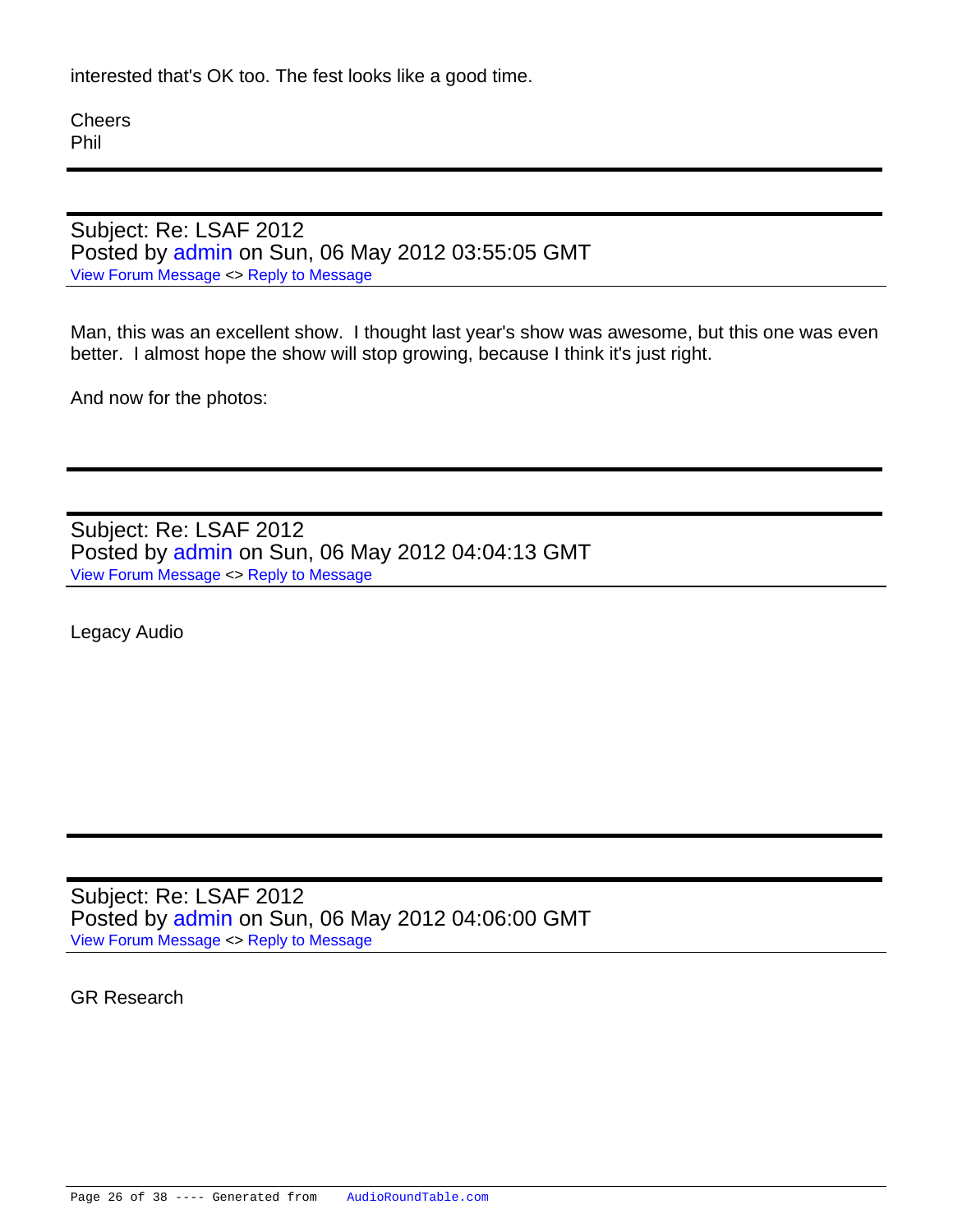Subject: Re: LSAF 2012 Posted by [admin](https://audioroundtable.com/forum/index.php?t=usrinfo&id=2) on Sun, 06 May 2012 04:07:15 GMT [View Forum Message](https://audioroundtable.com/forum/index.php?t=rview&th=17221&goto=72551#msg_72551) <> [Reply to Message](https://audioroundtable.com/forum/index.php?t=post&reply_to=72551)

Raven Audio

Subject: Re: LSAF 2012 Posted by [admin](https://audioroundtable.com/forum/index.php?t=usrinfo&id=2) on Sun, 06 May 2012 04:08:15 GMT [View Forum Message](https://audioroundtable.com/forum/index.php?t=rview&th=17221&goto=72552#msg_72552) <> [Reply to Message](https://audioroundtable.com/forum/index.php?t=post&reply_to=72552)

Stereo Clarity

Subject: Re: LSAF 2012 Posted by [admin](https://audioroundtable.com/forum/index.php?t=usrinfo&id=2) on Sun, 06 May 2012 04:14:11 GMT [View Forum Message](https://audioroundtable.com/forum/index.php?t=rview&th=17221&goto=72553#msg_72553) <> [Reply to Message](https://audioroundtable.com/forum/index.php?t=post&reply_to=72553)

Affirm Audio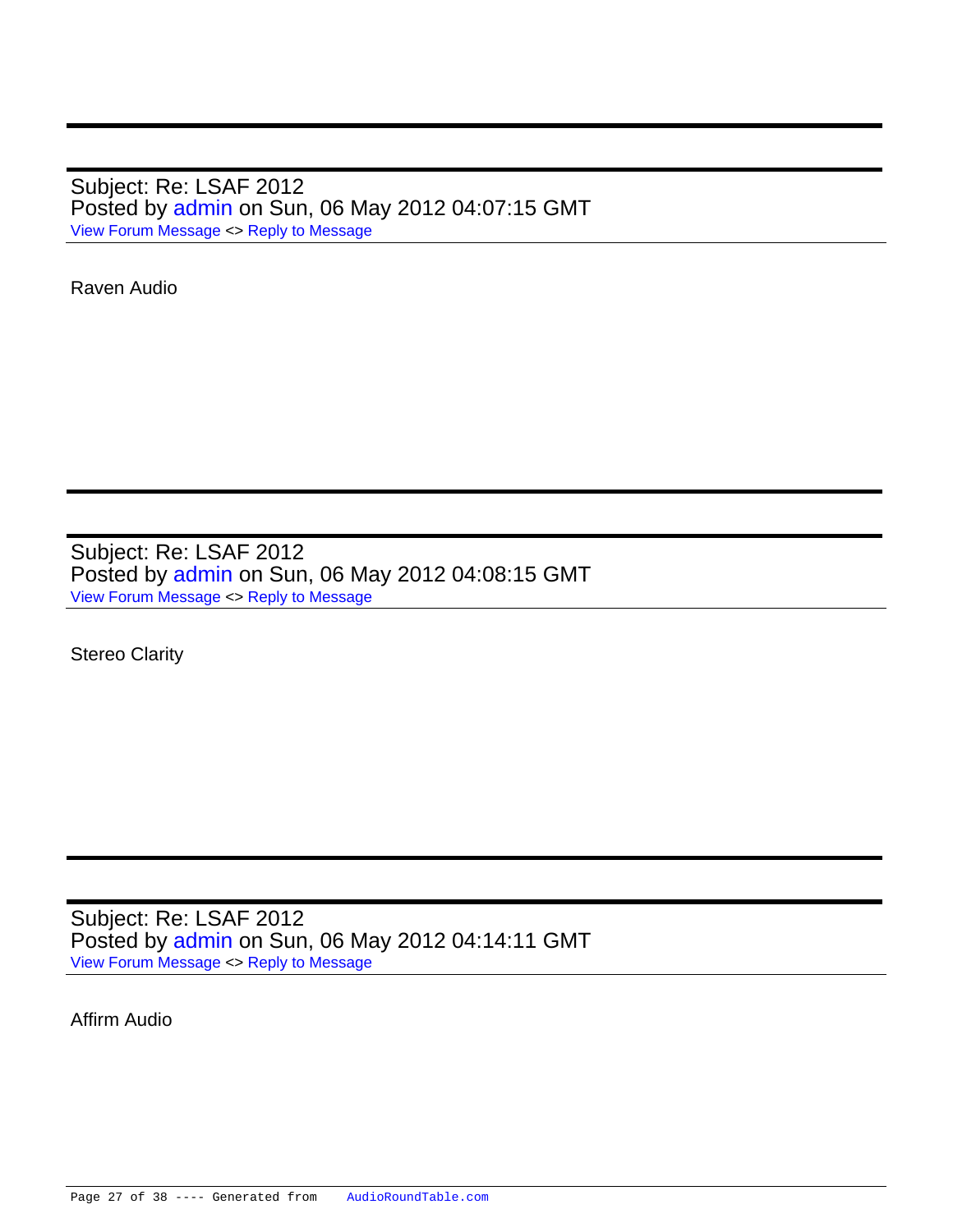Subject: Re: LSAF 2012 Posted by [admin](https://audioroundtable.com/forum/index.php?t=usrinfo&id=2) on Sun, 06 May 2012 04:15:57 GMT [View Forum Message](https://audioroundtable.com/forum/index.php?t=rview&th=17221&goto=72554#msg_72554) <> [Reply to Message](https://audioroundtable.com/forum/index.php?t=post&reply_to=72554)

Emia

Subject: Re: LSAF 2012 Posted by [admin](https://audioroundtable.com/forum/index.php?t=usrinfo&id=2) on Sun, 06 May 2012 04:19:22 GMT [View Forum Message](https://audioroundtable.com/forum/index.php?t=rview&th=17221&goto=72555#msg_72555) <> [Reply to Message](https://audioroundtable.com/forum/index.php?t=post&reply_to=72555)

Oddwatt Audio

Subject: Re: LSAF 2012 Posted by [admin](https://audioroundtable.com/forum/index.php?t=usrinfo&id=2) on Sun, 06 May 2012 04:24:36 GMT [View Forum Message](https://audioroundtable.com/forum/index.php?t=rview&th=17221&goto=72556#msg_72556) <> [Reply to Message](https://audioroundtable.com/forum/index.php?t=post&reply_to=72556)

Soundfield Audio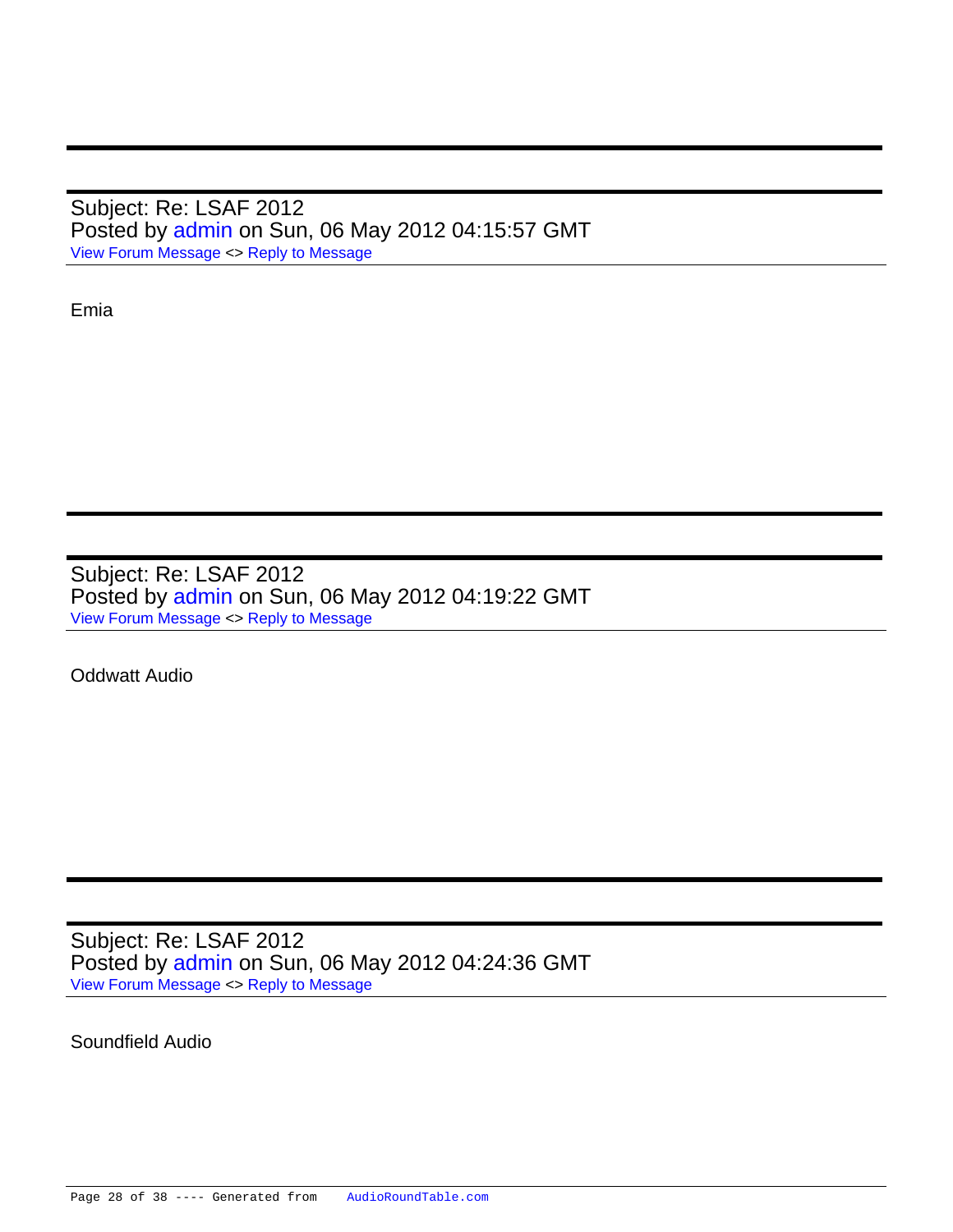Subject: Re: LSAF 2012 Posted by [admin](https://audioroundtable.com/forum/index.php?t=usrinfo&id=2) on Sun, 06 May 2012 04:26:11 GMT [View Forum Message](https://audioroundtable.com/forum/index.php?t=rview&th=17221&goto=72557#msg_72557) <> [Reply to Message](https://audioroundtable.com/forum/index.php?t=post&reply_to=72557)

PhenomeNhan A/V

Subject: Re: LSAF 2012 Posted by [admin](https://audioroundtable.com/forum/index.php?t=usrinfo&id=2) on Sun, 06 May 2012 04:28:57 GMT [View Forum Message](https://audioroundtable.com/forum/index.php?t=rview&th=17221&goto=72558#msg_72558) <> [Reply to Message](https://audioroundtable.com/forum/index.php?t=post&reply_to=72558)

Black Hole Audio

Subject: Re: LSAF 2012 Posted by [admin](https://audioroundtable.com/forum/index.php?t=usrinfo&id=2) on Sun, 06 May 2012 04:30:28 GMT [View Forum Message](https://audioroundtable.com/forum/index.php?t=rview&th=17221&goto=72559#msg_72559) <> [Reply to Message](https://audioroundtable.com/forum/index.php?t=post&reply_to=72559)

Pi Speakers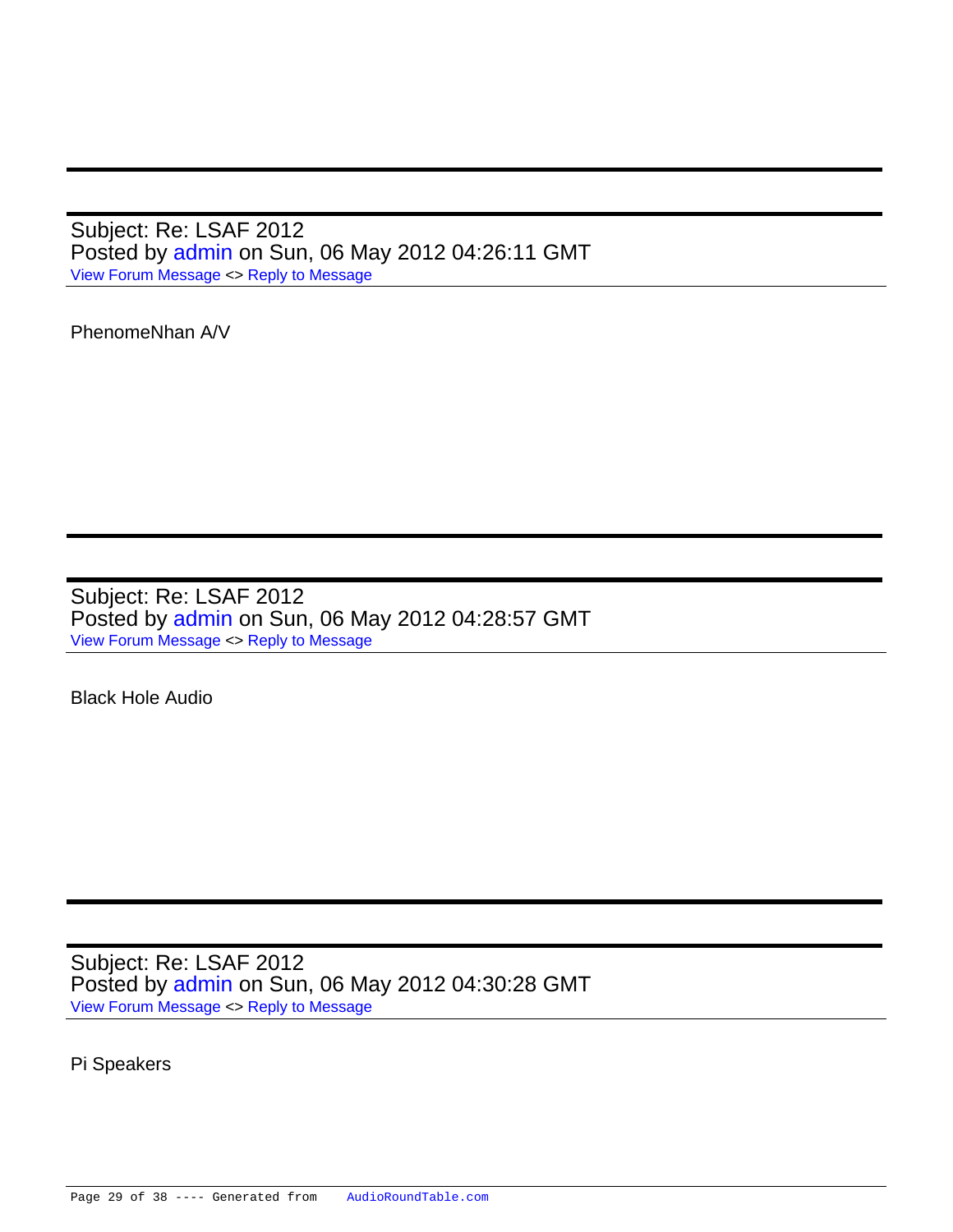Subject: Re: LSAF 2012 Posted by [admin](https://audioroundtable.com/forum/index.php?t=usrinfo&id=2) on Sun, 06 May 2012 04:31:55 GMT [View Forum Message](https://audioroundtable.com/forum/index.php?t=rview&th=17221&goto=72560#msg_72560) <> [Reply to Message](https://audioroundtable.com/forum/index.php?t=post&reply_to=72560)

High Fidelity Cables

Subject: Re: LSAF 2012 Posted by [admin](https://audioroundtable.com/forum/index.php?t=usrinfo&id=2) on Sun, 06 May 2012 04:32:56 GMT [View Forum Message](https://audioroundtable.com/forum/index.php?t=rview&th=17221&goto=72561#msg_72561) <> [Reply to Message](https://audioroundtable.com/forum/index.php?t=post&reply_to=72561)

Brines Acoustics

Subject: Re: LSAF 2012 Posted by [admin](https://audioroundtable.com/forum/index.php?t=usrinfo&id=2) on Sun, 06 May 2012 04:34:19 GMT [View Forum Message](https://audioroundtable.com/forum/index.php?t=rview&th=17221&goto=72562#msg_72562) <> [Reply to Message](https://audioroundtable.com/forum/index.php?t=post&reply_to=72562)

Crescendo Audio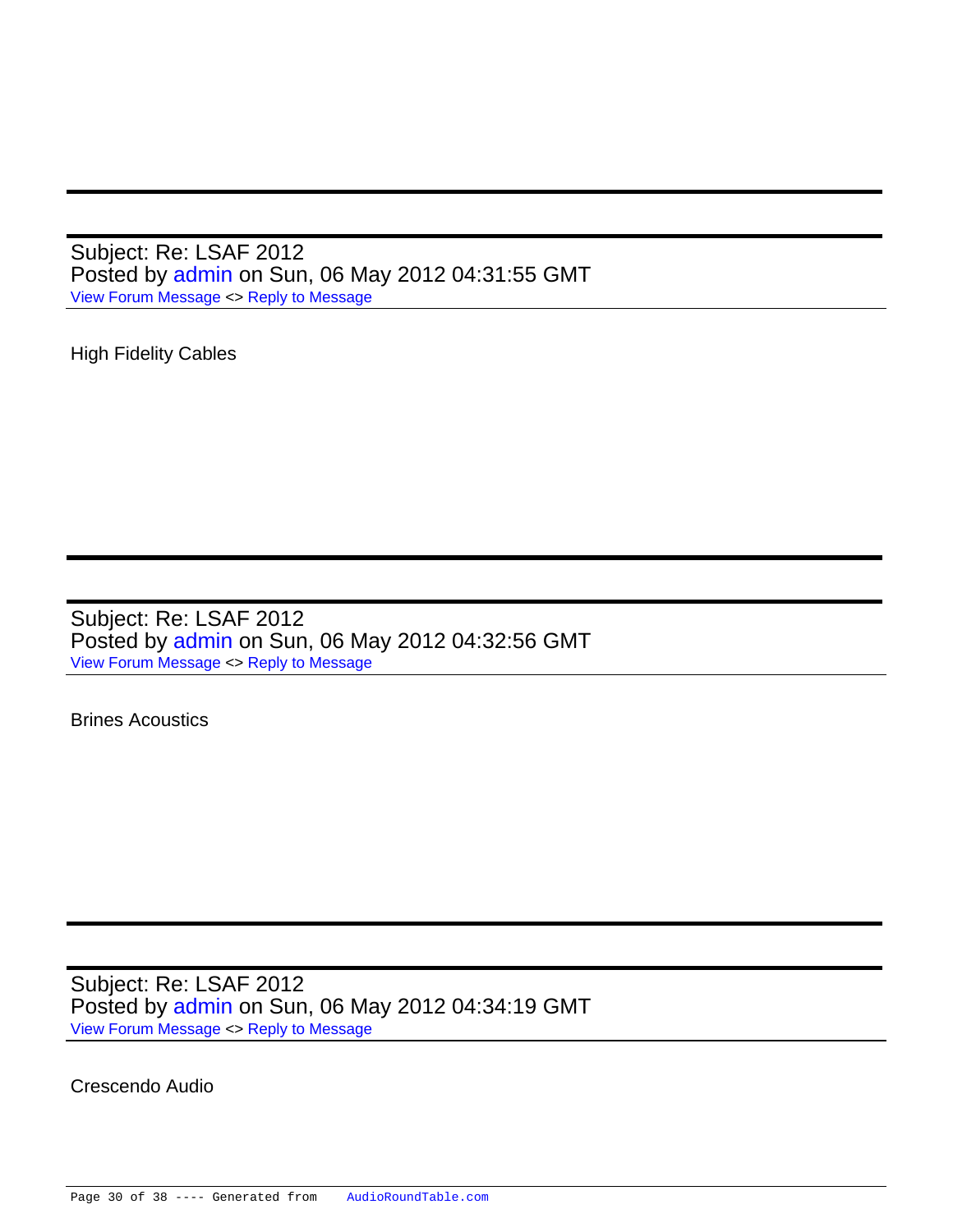Subject: Re: LSAF 2012 Posted by [admin](https://audioroundtable.com/forum/index.php?t=usrinfo&id=2) on Sun, 06 May 2012 04:35:19 GMT [View Forum Message](https://audioroundtable.com/forum/index.php?t=rview&th=17221&goto=72563#msg_72563) <> [Reply to Message](https://audioroundtable.com/forum/index.php?t=post&reply_to=72563)

Brad Baker Audio

Subject: Re: LSAF 2012 Posted by [admin](https://audioroundtable.com/forum/index.php?t=usrinfo&id=2) on Sun, 06 May 2012 04:36:18 GMT [View Forum Message](https://audioroundtable.com/forum/index.php?t=rview&th=17221&goto=72564#msg_72564) <> [Reply to Message](https://audioroundtable.com/forum/index.php?t=post&reply_to=72564)

Van Zyl Audio

Subject: Re: LSAF 2012 Posted by [admin](https://audioroundtable.com/forum/index.php?t=usrinfo&id=2) on Sun, 06 May 2012 04:37:38 GMT [View Forum Message](https://audioroundtable.com/forum/index.php?t=rview&th=17221&goto=72565#msg_72565) <> [Reply to Message](https://audioroundtable.com/forum/index.php?t=post&reply_to=72565)

Apex HiFi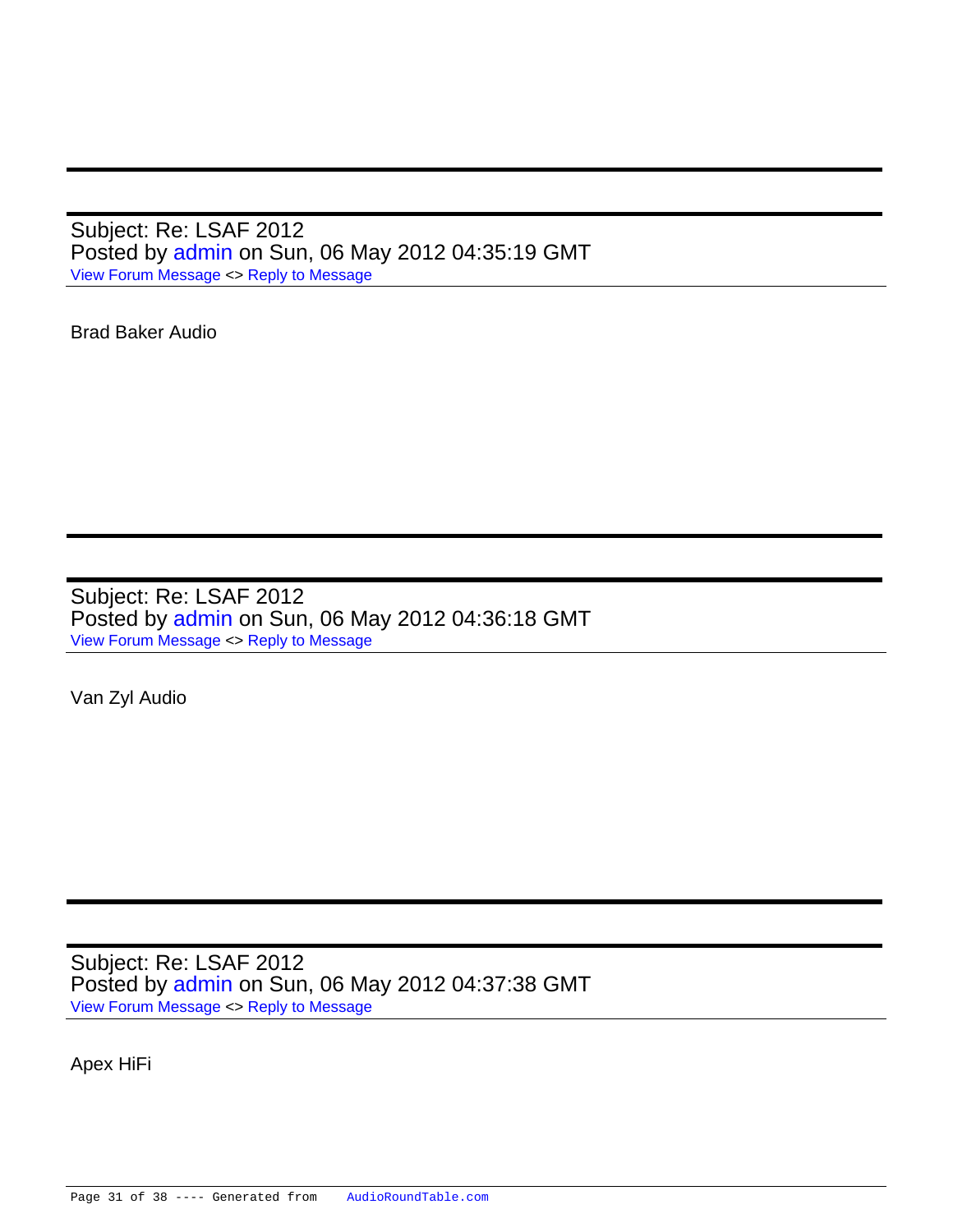Subject: Re: LSAF 2012 Posted by [admin](https://audioroundtable.com/forum/index.php?t=usrinfo&id=2) on Sun, 06 May 2012 04:38:53 GMT [View Forum Message](https://audioroundtable.com/forum/index.php?t=rview&th=17221&goto=72566#msg_72566) <> [Reply to Message](https://audioroundtable.com/forum/index.php?t=post&reply_to=72566)

Seijin Audio

Subject: Re: LSAF 2012 Posted by [admin](https://audioroundtable.com/forum/index.php?t=usrinfo&id=2) on Sun, 06 May 2012 04:41:00 GMT [View Forum Message](https://audioroundtable.com/forum/index.php?t=rview&th=17221&goto=72567#msg_72567) <> [Reply to Message](https://audioroundtable.com/forum/index.php?t=post&reply_to=72567)

Fred Thompson Audio

Subject: Re: LSAF 2012 Posted by [admin](https://audioroundtable.com/forum/index.php?t=usrinfo&id=2) on Sun, 06 May 2012 04:42:19 GMT [View Forum Message](https://audioroundtable.com/forum/index.php?t=rview&th=17221&goto=72568#msg_72568) <> [Reply to Message](https://audioroundtable.com/forum/index.php?t=post&reply_to=72568)

Smith & Larson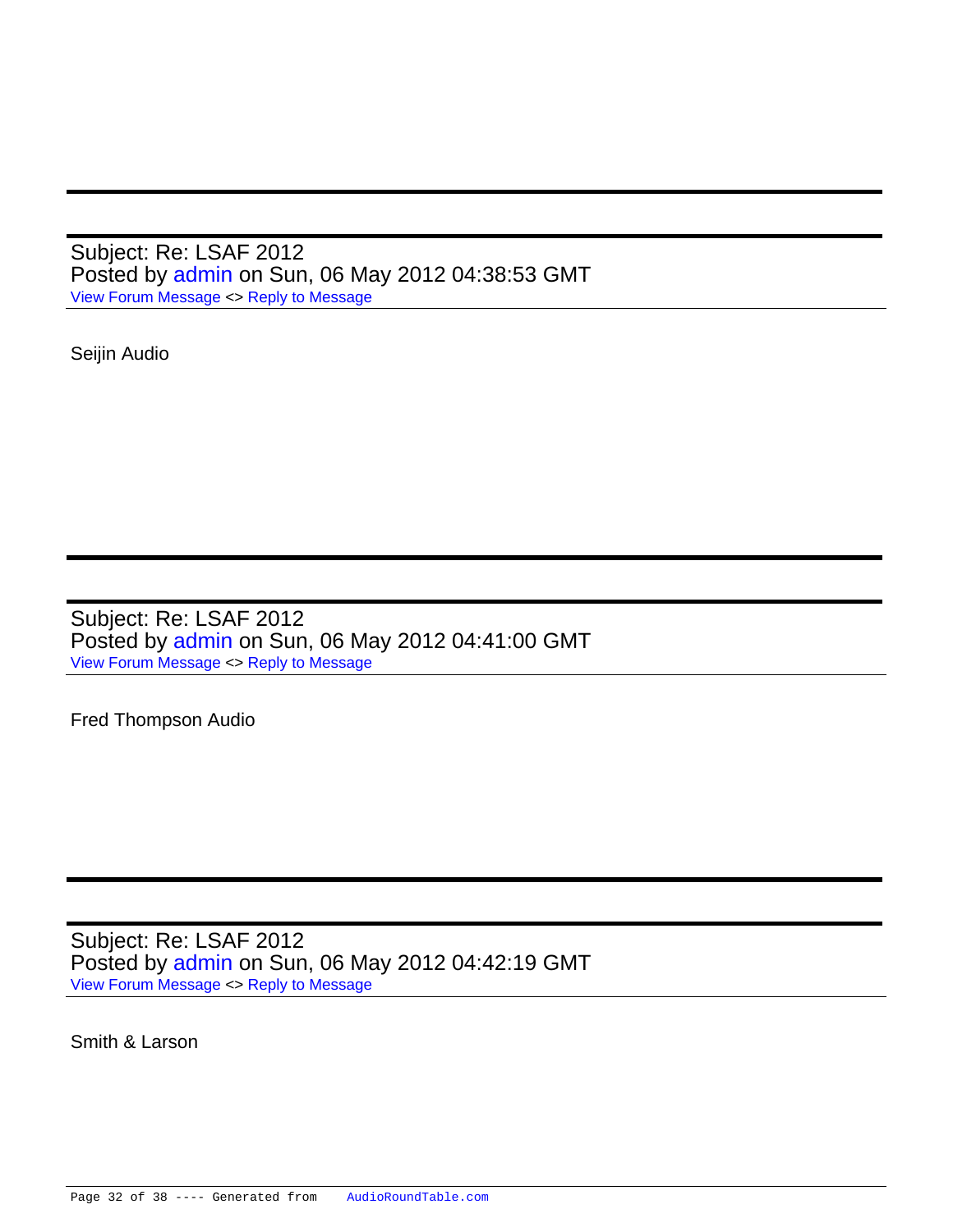Subject: Re: LSAF 2012 Posted by [admin](https://audioroundtable.com/forum/index.php?t=usrinfo&id=2) on Sun, 06 May 2012 04:43:43 GMT [View Forum Message](https://audioroundtable.com/forum/index.php?t=rview&th=17221&goto=72569#msg_72569) <> [Reply to Message](https://audioroundtable.com/forum/index.php?t=post&reply_to=72569)

Ron Little's Room

Subject: Re: LSAF 2012 Posted by [admin](https://audioroundtable.com/forum/index.php?t=usrinfo&id=2) on Sun, 06 May 2012 04:45:17 GMT [View Forum Message](https://audioroundtable.com/forum/index.php?t=rview&th=17221&goto=72570#msg_72570) <> [Reply to Message](https://audioroundtable.com/forum/index.php?t=post&reply_to=72570)

Polk Audio

Subject: Re: LSAF 2012 Posted by [admin](https://audioroundtable.com/forum/index.php?t=usrinfo&id=2) on Sun, 06 May 2012 04:51:13 GMT [View Forum Message](https://audioroundtable.com/forum/index.php?t=rview&th=17221&goto=72571#msg_72571) <> [Reply to Message](https://audioroundtable.com/forum/index.php?t=post&reply_to=72571)

Manzanita Audio Systems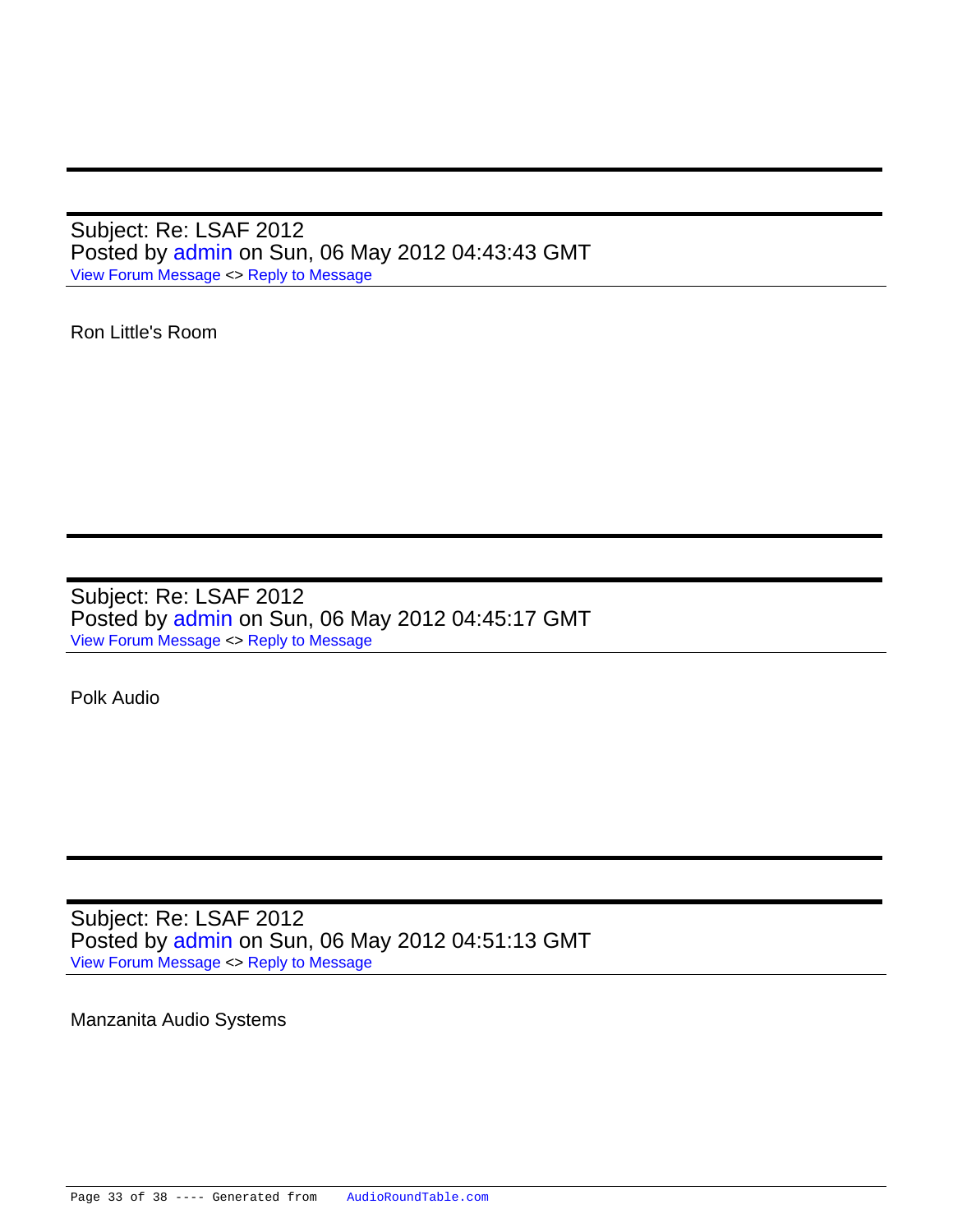Subject: Re: LSAF 2012 Posted by [admin](https://audioroundtable.com/forum/index.php?t=usrinfo&id=2) on Mon, 07 May 2012 04:00:47 GMT [View Forum Message](https://audioroundtable.com/forum/index.php?t=rview&th=17221&goto=72583#msg_72583) <> [Reply to Message](https://audioroundtable.com/forum/index.php?t=post&reply_to=72583)

...and the free stuff... Happy Raffle winners

Subject: Re: LSAF 2012 Posted by [Wayne Parham](https://audioroundtable.com/forum/index.php?t=usrinfo&id=5) on Mon, 07 May 2012 07:23:01 GMT [View Forum Message](https://audioroundtable.com/forum/index.php?t=rview&th=17221&goto=72589#msg_72589) <> [Reply to Message](https://audioroundtable.com/forum/index.php?t=post&reply_to=72589)

There are a bunch of pics that weren't posted but they're all in this directory: LSAF 2012 photosHave a little fun - Do "Where's Dave Slagle" and find him in all the pics you can. There's even one special one where someone accused him of being an audiophile. See if you can find that one.

Subject: Re: LSAF 2012 Posted by [russman](https://audioroundtable.com/forum/index.php?t=usrinfo&id=250) on Tue, 08 May 2012 01:37:21 GMT [View Forum Message](https://audioroundtable.com/forum/index.php?t=rview&th=17221&goto=72606#msg_72606) <> [Reply to Message](https://audioroundtable.com/forum/index.php?t=post&reply_to=72606)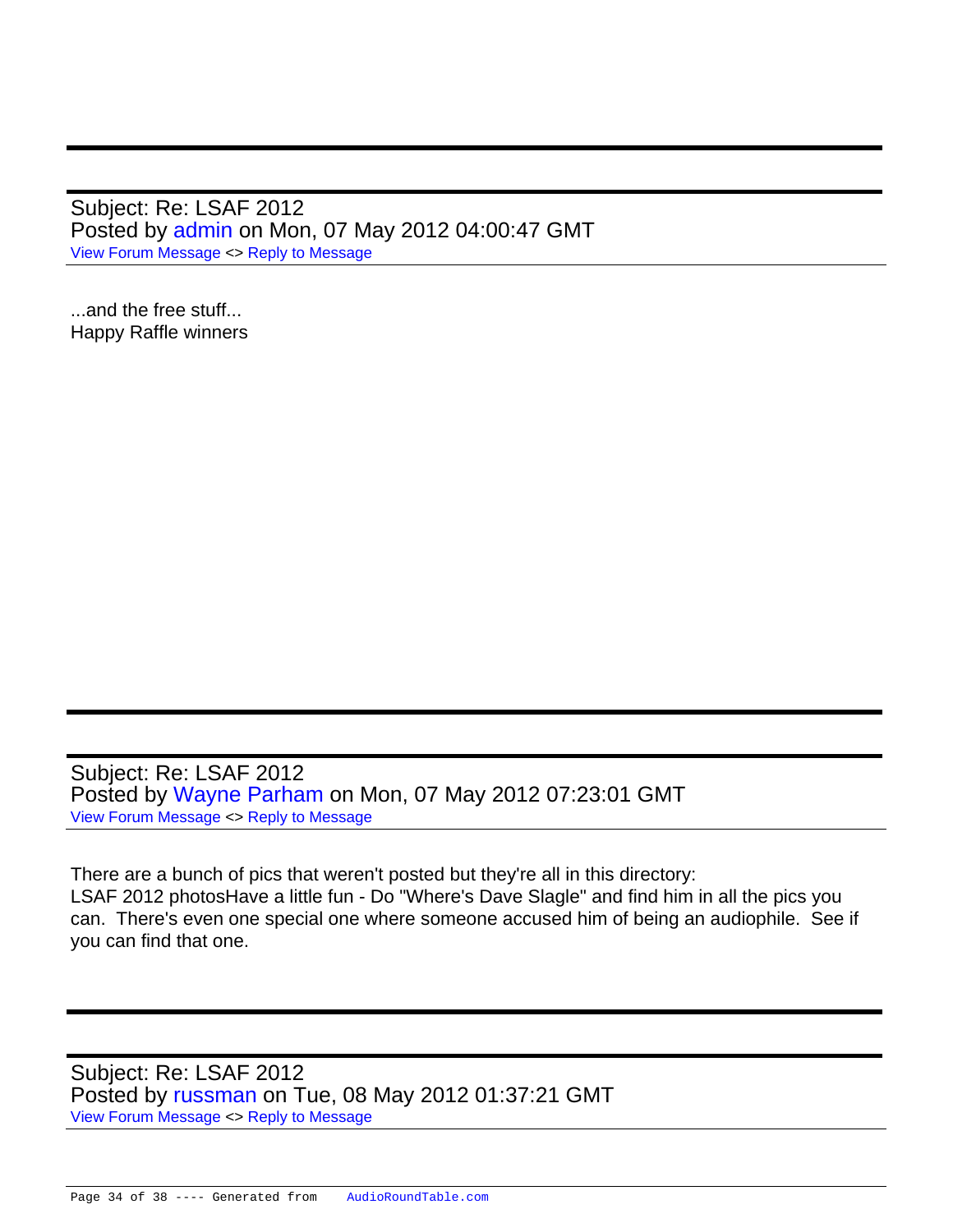I didn't get to do all the videos I wanted to do, but if you search 'Lone Star Audio Fest 2012' on you tube, you will find Polk, Pi, Stereo Clarity, Audio Fred, and Raven videos.

Subject: Re: LSAF 2012 Posted by [Wayne Parham](https://audioroundtable.com/forum/index.php?t=usrinfo&id=5) on Tue, 08 May 2012 03:24:59 GMT [View Forum Message](https://audioroundtable.com/forum/index.php?t=rview&th=17221&goto=72611#msg_72611) <> [Reply to Message](https://audioroundtable.com/forum/index.php?t=post&reply_to=72611)

That's awesome, Russ, thanks!

Subject: Re: LSAF 2012 Posted by [Seijinaudio](https://audioroundtable.com/forum/index.php?t=usrinfo&id=4617) on Tue, 08 May 2012 05:48:55 GMT [View Forum Message](https://audioroundtable.com/forum/index.php?t=rview&th=17221&goto=72615#msg_72615) <> [Reply to Message](https://audioroundtable.com/forum/index.php?t=post&reply_to=72615)

Hello Everyone!

I want to show my gratitude for the hospitality shown to me while at the show and I had a great time.

Since I was flying solo I was trapped in the room and didn't have the chance to get around to everyone and introduce myself. I apologize to those who I rooms I did not get to visit.

I really enjoyed the vibe and I met a lot of really good people. Look forward to make the transition to Austin soon and making another go around next year.

-Joshua

Subject: Re: LSAF 2012 Posted by [gofar99](https://audioroundtable.com/forum/index.php?t=usrinfo&id=3806) on Wed, 09 May 2012 21:32:42 GMT [View Forum Message](https://audioroundtable.com/forum/index.php?t=rview&th=17221&goto=72647#msg_72647) <> [Reply to Message](https://audioroundtable.com/forum/index.php?t=post&reply_to=72647)

Hi Everyone, We (Oddwatt) had a great time. Listened to some cool music, saw some super gear and met lots of really nice folks. It seemed to me that this year the questions from the guests were more sophisticated than last year and more of the folks were serious about quality music reproduction. Very encouraging. I want to thank all the people behind the scenes that made the event possible and especially Steven for his hard work and while we didn't use them bringing extra speakers for us

I'm already thinking about next year.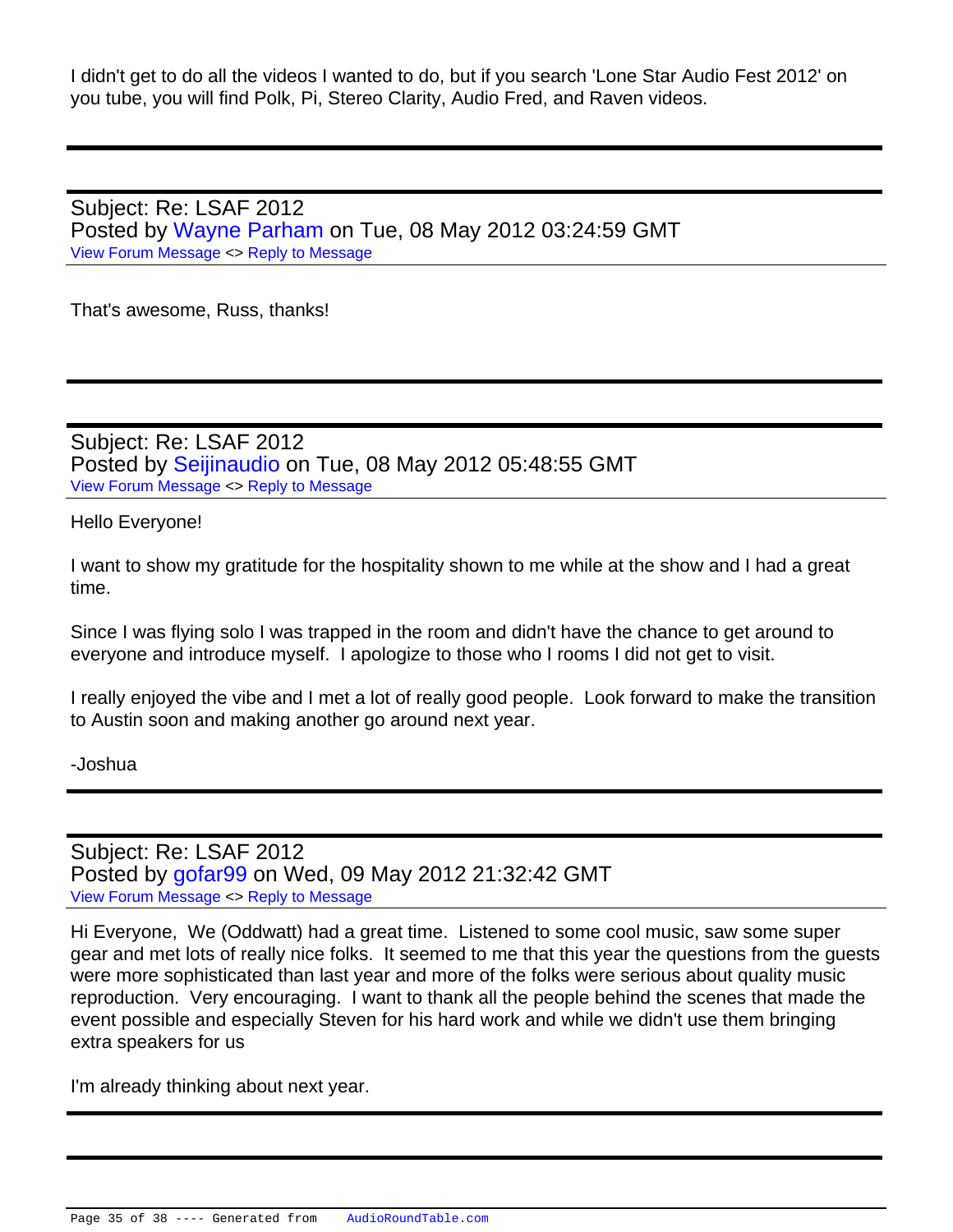There are new links on the LoneStarAudiofest.com website for coverage from various eZines and messageboards. Check them out: Lone Star Audiofest 2012 Show Coverage

Subject: Re: LSAF 2012 Posted by [gofar99](https://audioroundtable.com/forum/index.php?t=usrinfo&id=3806) on Wed, 10 Oct 2012 02:16:19 GMT [View Forum Message](https://audioroundtable.com/forum/index.php?t=rview&th=17221&goto=74099#msg_74099) <> [Reply to Message](https://audioroundtable.com/forum/index.php?t=post&reply_to=74099)

Hi Everyone, I'm getting ready to go to RMAF and it just dawned on me....what ever happened to the awards from LSAF? Anyone ever get theirs?

Subject: Re: LSAF 2012 Posted by [Wayne Parham](https://audioroundtable.com/forum/index.php?t=usrinfo&id=5) on Wed, 10 Oct 2012 03:16:09 GMT [View Forum Message](https://audioroundtable.com/forum/index.php?t=rview&th=17221&goto=74100#msg_74100) <> [Reply to Message](https://audioroundtable.com/forum/index.php?t=post&reply_to=74100)

You and I were "winners", as I understand. Cheers!

Dave Thompson at Raven Audio is actually who put that together, and he seems to have fallen off the edge of the Earth. Last few times I emailed him about the awards, I got no reply. So I think the whole thing was a dud. Sorry to all that were told they were winners, but never got their awards.

We'll not be allowing this sort of thing to happen again in the future, by the way. No more "awards". It just tends to sour the milk, for a lot of reasons. LSAF is a show to sit down and listen, meet friends and have a nice time. It isn't about trophies. The awards we get are the smiles on each of our faces.

I'm sure Dave had the best of intentions, but it didn't work out. Ultimately, I think it is a really bad idea for any exhibitor(s) to sponsor awards like that. I am really sorry we allowed them to bring that into LSAF.

Subject: Re: LSAF 2012 Posted by [Shane](https://audioroundtable.com/forum/index.php?t=usrinfo&id=175) on Wed, 10 Oct 2012 03:27:15 GMT [View Forum Message](https://audioroundtable.com/forum/index.php?t=rview&th=17221&goto=74101#msg_74101) <> [Reply to Message](https://audioroundtable.com/forum/index.php?t=post&reply_to=74101)

I don't know that awards or free raffles are necessarily a bad thing. The one time I went to RMAF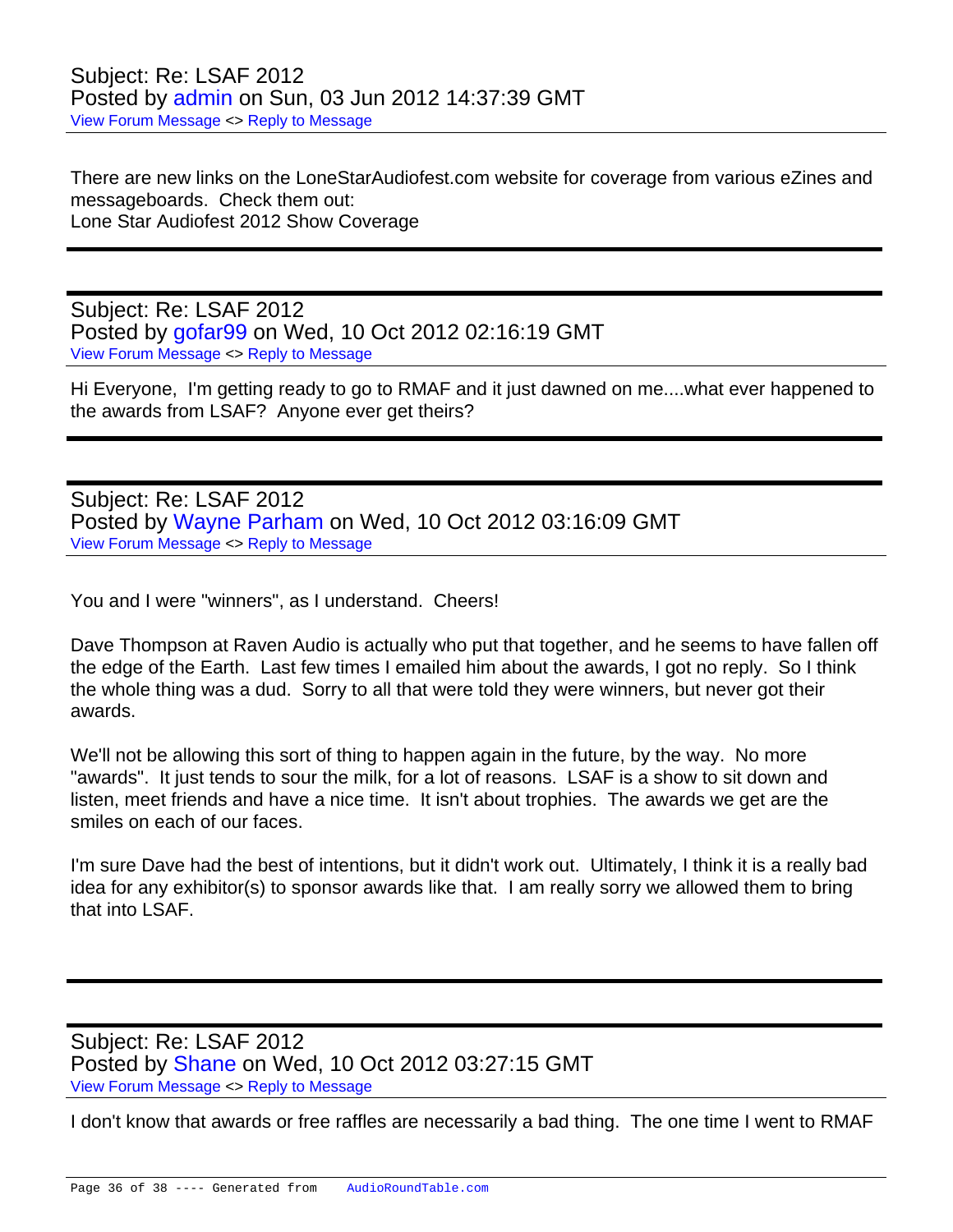there was a lot of that going on, but with most of them they were giving them away there, not a promise for receiving something in the future. I really wanted to win the Von Schweikert V33's!

Hmmm, I seem to remember winning a T-shirt for naming a certain phono stage that I never received Although I'd take a free preamp kit in its place

Subject: Re: LSAF 2012 Posted by [Wayne Parham](https://audioroundtable.com/forum/index.php?t=usrinfo&id=5) on Wed, 10 Oct 2012 03:38:10 GMT [View Forum Message](https://audioroundtable.com/forum/index.php?t=rview&th=17221&goto=74102#msg_74102) <> [Reply to Message](https://audioroundtable.com/forum/index.php?t=post&reply_to=74102)

I don't mind the gift givaways, like we did in the lobby. Those are fun and easy enough to do. There is no chance of tomfoolery when you just draw names from a box. So giveaways, lotteries, all that kind of stuff is most welcome at LSAF.

It's the exhibitor "best of show" awards that I have a problem with. That kind of thing makes the show become a competition. I think it polarizes everyone, and takes the camaraderie out of it.

Not only that, but unless it's judged by the guests, then you have to find "formal judges", which really cannot be unbiased. The audiophile business is a niche industry and it's way too small to have a large enough pool that's unbiased. Everybody is in one camp or another.

Because of that, and because the award winners were contacted but no awards presented, I am pretty strongly biased against any future "best of show" awards at LSAF.

Subject: Re: LSAF 2012 Posted by [gofar99](https://audioroundtable.com/forum/index.php?t=usrinfo&id=3806) on Wed, 10 Oct 2012 03:48:57 GMT [View Forum Message](https://audioroundtable.com/forum/index.php?t=rview&th=17221&goto=74103#msg_74103) <> [Reply to Message](https://audioroundtable.com/forum/index.php?t=post&reply_to=74103)

Hi, Should there be awards next year... I will push strongly for Oddwatt not to play in that game. We will show, but put up signs requesting judges to stay out of the room. If it ruffles feathers then they didn't come to the event for the same reason I did. I enjoy the meeting and comparing ideas with others. We don't need a venue to peddle our goods. They sell themselves.

As for that shirt.... someone told me they were larger than the largest one we had. Be glad to send one anytime though. As for free preamps, well we are not doing that well just yet.

Subject: Re: LSAF 2012 Posted by [Wayne Parham](https://audioroundtable.com/forum/index.php?t=usrinfo&id=5) on Wed, 10 Oct 2012 04:06:10 GMT [View Forum Message](https://audioroundtable.com/forum/index.php?t=rview&th=17221&goto=74104#msg_74104) <> [Reply to Message](https://audioroundtable.com/forum/index.php?t=post&reply_to=74104)